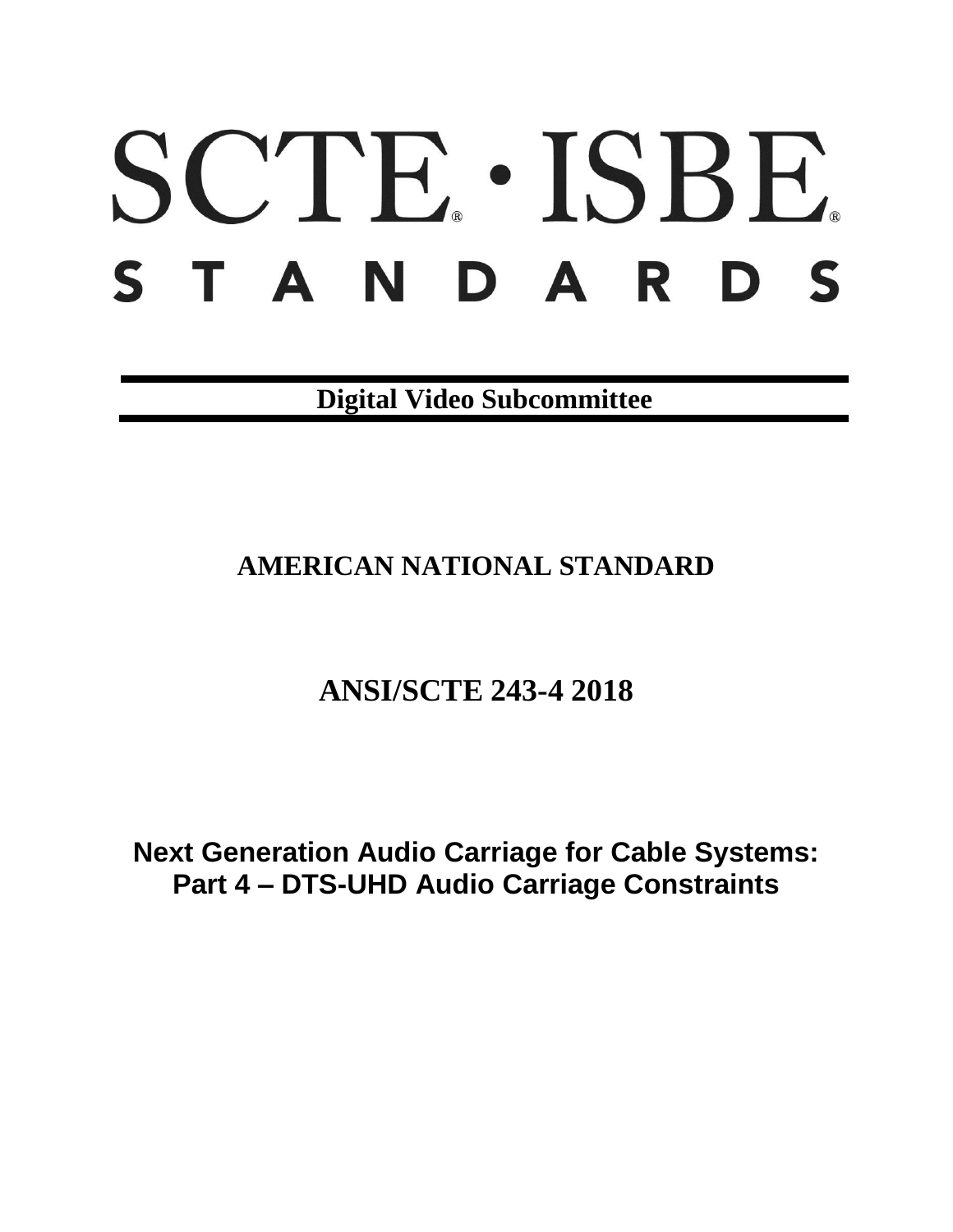# **NOTICE**

<span id="page-1-0"></span>The Society of Cable Telecommunications Engineers (SCTE) Standards and Operational Practices (hereafter called "documents") are intended to serve the public interest by providing specifications, test methods and procedures that promote uniformity of product, interchangeability, best practices and ultimately the long term reliability of broadband communications facilities. These documents shall not in any way preclude any member or non-member of SCTE from manufacturing or selling products not conforming to such documents, nor shall the existence of such standards preclude their voluntary use by those other than SCTE members.

SCTE assumes no obligations or liability whatsoever to any party who may adopt the documents. Such adopting party assumes all risks associated with adoption of these documents, and accepts full responsibility for any damage and/or claims arising from the adoption of such documents.

Attention is called to the possibility that implementation of this document may require the use of subject matter covered by patent rights. By publication of this document, no position is taken with respect to the existence or validity of any patent rights in connection therewith. SCTE shall not be responsible for identifying patents for which a license may be required or for conducting inquiries into the legal validity or scope of those patents that are brought to its attention.

Patent holders who believe that they hold patents which are essential to the implementation of this document have been requested to provide information about those patents and any related licensing terms and conditions. Any such declarations made before or after publication of this document are available on the SCTE web site at [http://www.scte.org.](http://www.scte.org/)

All Rights Reserved

© Society of Cable Telecommunications Engineers, Inc. 2018 140 Philips Road Exton, PA 19341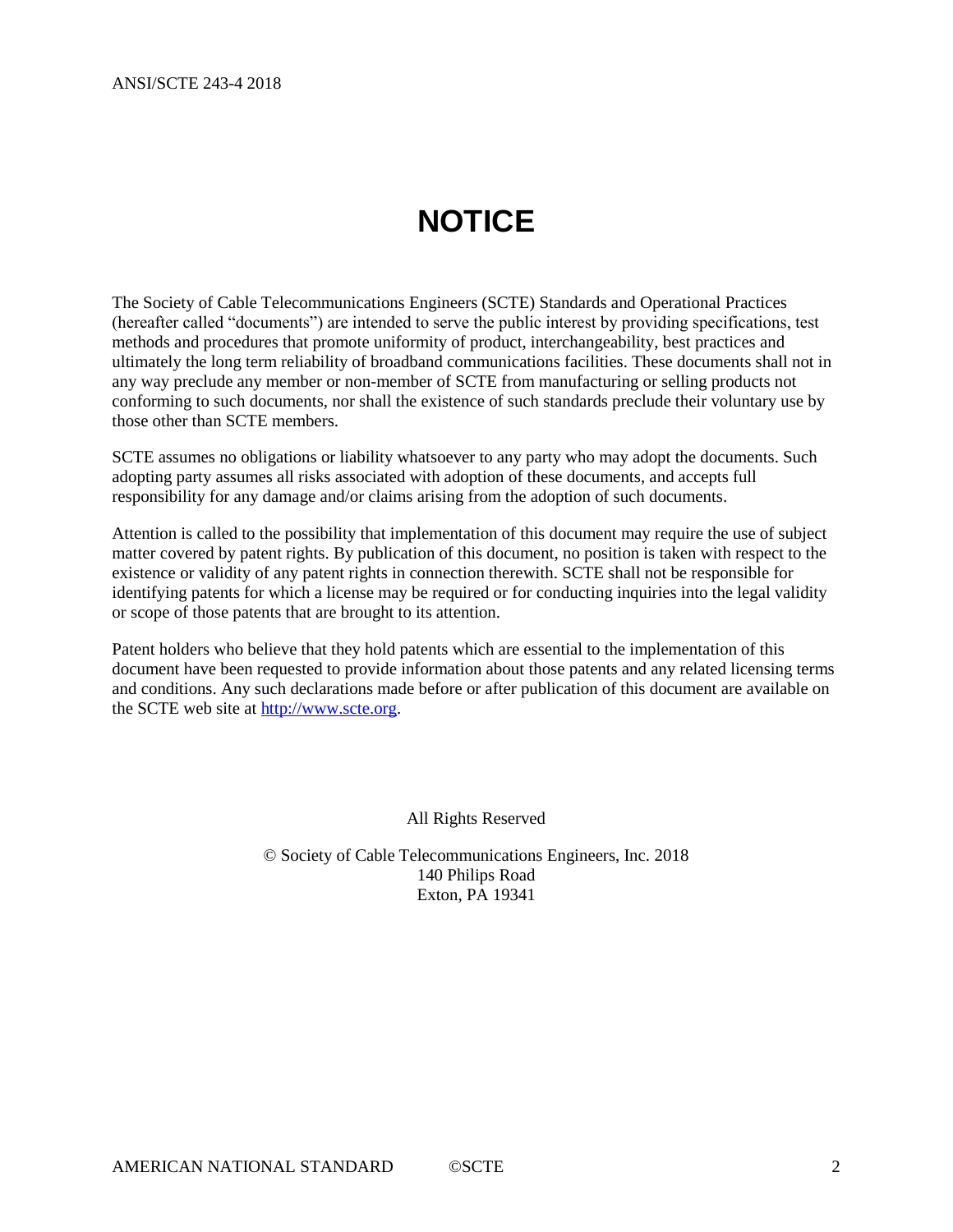### **Table of Contents**

**Title Page Number** [NOTICE\\_\\_\\_\\_\\_\\_\\_\\_\\_\\_\\_\\_\\_\\_\\_\\_\\_\\_\\_\\_\\_\\_\\_\\_\\_\\_\\_\\_\\_\\_\\_\\_\\_\\_\\_\\_\\_\\_\\_\\_\\_\\_\\_\\_\\_\\_\\_\\_\\_\\_\\_\\_\\_\\_\\_\\_\\_\\_\\_\\_\\_\\_\\_\\_\\_\\_\\_\\_\\_\\_\\_\\_\\_\\_\\_\\_](#page-1-0) 2 1 Introduction [\\_\\_\\_\\_\\_\\_\\_\\_\\_\\_\\_\\_\\_\\_\\_\\_\\_\\_\\_\\_\\_\\_\\_\\_\\_\\_\\_\\_\\_\\_\\_\\_\\_\\_\\_\\_\\_\\_\\_\\_\\_\\_\\_\\_\\_\\_\\_\\_\\_\\_\\_\\_\\_\\_\\_\\_\\_\\_\\_\\_\\_\\_\\_\\_\\_\\_\\_\\_](#page-3-0) 4 1.1 Scope [\\_\\_\\_\\_\\_\\_\\_\\_\\_\\_\\_\\_\\_\\_\\_\\_\\_\\_\\_\\_\\_\\_\\_\\_\\_\\_\\_\\_\\_\\_\\_\\_\\_\\_\\_\\_\\_\\_\\_\\_\\_\\_\\_\\_\\_\\_\\_\\_\\_\\_\\_\\_\\_\\_\\_\\_\\_\\_\\_\\_\\_\\_\\_\\_\\_\\_](#page-3-1) 4 2 [Normative References\\_\\_\\_\\_\\_\\_\\_\\_\\_\\_\\_\\_\\_\\_\\_\\_\\_\\_\\_\\_\\_\\_\\_\\_\\_\\_\\_\\_\\_\\_\\_\\_\\_\\_\\_\\_\\_\\_\\_\\_\\_\\_\\_\\_\\_\\_\\_\\_\\_\\_\\_\\_\\_\\_\\_\\_\\_\\_\\_\\_](#page-3-2) 4 2.1 SCTE References [\\_\\_\\_\\_\\_\\_\\_\\_\\_\\_\\_\\_\\_\\_\\_\\_\\_\\_\\_\\_\\_\\_\\_\\_\\_\\_\\_\\_\\_\\_\\_\\_\\_\\_\\_\\_\\_\\_\\_\\_\\_\\_\\_\\_\\_\\_\\_\\_\\_\\_\\_\\_\\_\\_\\_\\_](#page-3-3) 4 2.2 Standards from Other Organizations [\\_\\_\\_\\_\\_\\_\\_\\_\\_\\_\\_\\_\\_\\_\\_\\_\\_\\_\\_\\_\\_\\_\\_\\_\\_\\_\\_\\_\\_\\_\\_\\_\\_\\_\\_\\_\\_\\_\\_\\_\\_\\_](#page-3-4) 4 3 Informative References [\\_\\_\\_\\_\\_\\_\\_\\_\\_\\_\\_\\_\\_\\_\\_\\_\\_\\_\\_\\_\\_\\_\\_\\_\\_\\_\\_\\_\\_\\_\\_\\_\\_\\_\\_\\_\\_\\_\\_\\_\\_\\_\\_\\_\\_\\_\\_\\_\\_\\_\\_\\_\\_\\_\\_\\_\\_\\_\\_](#page-3-5) 4 3.1 SCTE References [\\_\\_\\_\\_\\_\\_\\_\\_\\_\\_\\_\\_\\_\\_\\_\\_\\_\\_\\_\\_\\_\\_\\_\\_\\_\\_\\_\\_\\_\\_\\_\\_\\_\\_\\_\\_\\_\\_\\_\\_\\_\\_\\_\\_\\_\\_\\_\\_\\_\\_\\_\\_\\_\\_\\_\\_](#page-4-0) 5 3.2 Standards from Other Organizations [\\_\\_\\_\\_\\_\\_\\_\\_\\_\\_\\_\\_\\_\\_\\_\\_\\_\\_\\_\\_\\_\\_\\_\\_\\_\\_\\_\\_\\_\\_\\_\\_\\_\\_\\_\\_\\_\\_\\_\\_\\_\\_](#page-4-1) 5 4 Compliance Notation [\\_\\_\\_\\_\\_\\_\\_\\_\\_\\_\\_\\_\\_\\_\\_\\_\\_\\_\\_\\_\\_\\_\\_\\_\\_\\_\\_\\_\\_\\_\\_\\_\\_\\_\\_\\_\\_\\_\\_\\_\\_\\_\\_\\_\\_\\_\\_\\_\\_\\_\\_\\_\\_\\_\\_\\_\\_\\_\\_\\_\\_](#page-4-2) 5 5 Abbreviations and Definitions [\\_\\_\\_\\_\\_\\_\\_\\_\\_\\_\\_\\_\\_\\_\\_\\_\\_\\_\\_\\_\\_\\_\\_\\_\\_\\_\\_\\_\\_\\_\\_\\_\\_\\_\\_\\_\\_\\_\\_\\_\\_\\_\\_\\_\\_\\_\\_\\_\\_\\_\\_\\_\\_\\_](#page-4-3) 5 5.1 Abbreviations [\\_\\_\\_\\_\\_\\_\\_\\_\\_\\_\\_\\_\\_\\_\\_\\_\\_\\_\\_\\_\\_\\_\\_\\_\\_\\_\\_\\_\\_\\_\\_\\_\\_\\_\\_\\_\\_\\_\\_\\_\\_\\_\\_\\_\\_\\_\\_\\_\\_\\_\\_\\_\\_\\_\\_\\_\\_\\_\\_\\_](#page-4-4) 5 5.2 [Definitions\\_\\_\\_\\_\\_\\_\\_\\_\\_\\_\\_\\_\\_\\_\\_\\_\\_\\_\\_\\_\\_\\_\\_\\_\\_\\_\\_\\_\\_\\_\\_\\_\\_\\_\\_\\_\\_\\_\\_\\_\\_\\_\\_\\_\\_\\_\\_\\_\\_\\_\\_\\_\\_\\_\\_\\_\\_\\_\\_\\_\\_\\_\\_](#page-4-5) 5 6 [DTS-UHD Compressed MPEG-2 Audio Transport](#page-5-0) \_\_\_\_\_\_\_\_\_\_\_\_\_\_\_\_\_\_\_\_\_\_\_\_\_\_\_\_\_\_\_\_\_\_\_\_\_\_ 6 6.1 [Overview\\_\\_\\_\\_\\_\\_\\_\\_\\_\\_\\_\\_\\_\\_\\_\\_\\_\\_\\_\\_\\_\\_\\_\\_\\_\\_\\_\\_\\_\\_\\_\\_\\_\\_\\_\\_\\_\\_\\_\\_\\_\\_\\_\\_\\_\\_\\_\\_\\_\\_\\_\\_\\_\\_\\_\\_\\_\\_\\_\\_\\_\\_\\_\\_](#page-5-1) 6 6.2 [MPEG-2 Systems Signaling\\_\\_\\_\\_\\_\\_\\_\\_\\_\\_\\_\\_\\_\\_\\_\\_\\_\\_\\_\\_\\_\\_\\_\\_\\_\\_\\_\\_\\_\\_\\_\\_\\_\\_\\_\\_\\_\\_\\_\\_\\_\\_\\_\\_\\_\\_\\_\\_\\_](#page-5-2) 6 6.2.1 [Buffering Model\\_\\_\\_\\_\\_\\_\\_\\_\\_\\_\\_\\_\\_\\_\\_\\_\\_\\_\\_\\_\\_\\_\\_\\_\\_\\_\\_\\_\\_\\_\\_\\_\\_\\_\\_\\_\\_\\_\\_\\_\\_\\_\\_\\_\\_\\_\\_\\_\\_](#page-5-3) 6 6.2.2 DTS-UHD Audio Descriptor [\\_\\_\\_\\_\\_\\_\\_\\_\\_\\_\\_\\_\\_\\_\\_\\_\\_\\_\\_\\_\\_\\_\\_\\_\\_\\_\\_\\_\\_\\_\\_\\_\\_\\_\\_\\_\\_\\_\\_](#page-5-4) 6 6.2.3 Semantics for Parameters [\\_\\_\\_\\_\\_\\_\\_\\_\\_\\_\\_\\_\\_\\_\\_\\_\\_\\_\\_\\_\\_\\_\\_\\_\\_\\_\\_\\_\\_\\_\\_\\_\\_\\_\\_\\_\\_\\_\\_\\_](#page-6-0) 7 6.2.4 LongDescriptor Parameters [\\_\\_\\_\\_\\_\\_\\_\\_\\_\\_\\_\\_\\_\\_\\_\\_\\_\\_\\_\\_\\_\\_\\_\\_\\_\\_\\_\\_\\_\\_\\_\\_\\_\\_\\_\\_\\_\\_\\_](#page-8-0) 9 6.3 Audio Preselection Descriptor [\\_\\_\\_\\_\\_\\_\\_\\_\\_\\_\\_\\_\\_\\_\\_\\_\\_\\_\\_\\_\\_\\_\\_\\_\\_\\_\\_\\_\\_\\_\\_\\_\\_\\_\\_\\_\\_\\_\\_\\_\\_\\_\\_\\_\\_\\_](#page-11-0) 12 6.3.1 Descriptor Usage [\\_\\_\\_\\_\\_\\_\\_\\_\\_\\_\\_\\_\\_\\_\\_\\_\\_\\_\\_\\_\\_\\_\\_\\_\\_\\_\\_\\_\\_\\_\\_\\_\\_\\_\\_\\_\\_\\_\\_\\_\\_\\_\\_\\_\\_\\_](#page-11-1) 12 6.3.2 Parameters [derived from the BroadcastChunk](#page-11-2) \_\_\_\_\_\_\_\_\_\_\_\_\_\_\_\_\_\_\_\_\_\_\_\_\_\_\_\_\_\_\_ 12 6.4 DTS-UHD PES Packet Encapsulation [\\_\\_\\_\\_\\_\\_\\_\\_\\_\\_\\_\\_\\_\\_\\_\\_\\_\\_\\_\\_\\_\\_\\_\\_\\_\\_\\_\\_\\_\\_\\_\\_\\_\\_\\_\\_\\_\\_\\_\\_](#page-12-0) 13 6.4.1 Stream Type [\\_\\_\\_\\_\\_\\_\\_\\_\\_\\_\\_\\_\\_\\_\\_\\_\\_\\_\\_\\_\\_\\_\\_\\_\\_\\_\\_\\_\\_\\_\\_\\_\\_\\_\\_\\_\\_\\_\\_\\_\\_\\_\\_\\_\\_\\_\\_\\_\\_\\_](#page-12-1) 13 6.4.2 Stream ID [\\_\\_\\_\\_\\_\\_\\_\\_\\_\\_\\_\\_\\_\\_\\_\\_\\_\\_\\_\\_\\_\\_\\_\\_\\_\\_\\_\\_\\_\\_\\_\\_\\_\\_\\_\\_\\_\\_\\_\\_\\_\\_\\_\\_\\_\\_\\_\\_\\_\\_\\_\\_](#page-12-2) 13 6.4.3 [Audio Access Unit Alignment in PES packets](#page-12-3) \_\_\_\_\_\_\_\_\_\_\_\_\_\_\_\_\_\_\_\_\_\_\_\_ 13 6.4.4 [Random Access Points\\_\\_\\_\\_\\_\\_\\_\\_\\_\\_\\_\\_\\_\\_\\_\\_\\_\\_\\_\\_\\_\\_\\_\\_\\_\\_\\_\\_\\_\\_\\_\\_\\_\\_\\_\\_\\_\\_\\_\\_\\_\\_](#page-13-0) 14 6.4.5 Multiple Stream Requirements [\\_\\_\\_\\_\\_\\_\\_\\_\\_\\_\\_\\_\\_\\_\\_\\_\\_\\_\\_\\_\\_\\_\\_\\_\\_\\_\\_\\_\\_\\_\\_\\_\\_\\_\\_\\_](#page-13-1) 14 7 [DTS-UHD in ISO Media Files for delivery using MPEG DASH\\_\\_\\_\\_\\_\\_\\_\\_\\_\\_\\_\\_\\_\\_\\_\\_\\_\\_\\_\\_\\_\\_\\_\\_\\_\\_\\_\\_](#page-13-2) 14 7.1 [Introduction\\_\\_\\_\\_\\_\\_\\_\\_\\_\\_\\_\\_\\_\\_\\_\\_\\_\\_\\_\\_\\_\\_\\_\\_\\_\\_\\_\\_\\_\\_\\_\\_\\_\\_\\_\\_\\_\\_\\_\\_\\_\\_\\_\\_\\_\\_\\_\\_\\_\\_\\_\\_\\_\\_\\_\\_\\_\\_\\_\\_\\_](#page-13-3) 14 7.2 [DASH Media Presentation Description \(MPD\) parameters for DTS-UHD\\_\\_\\_\\_\\_\\_\\_\\_\\_\\_\\_\\_\\_](#page-13-4) 14 7.3 Design Rules for DTS-UHD Tracks [\\_\\_\\_\\_\\_\\_\\_\\_\\_\\_\\_\\_\\_\\_\\_\\_\\_\\_\\_\\_\\_\\_\\_\\_\\_\\_\\_\\_\\_\\_\\_\\_\\_\\_\\_\\_\\_\\_\\_\\_\\_\\_](#page-15-0) 16 7.3.1 [Overview\\_\\_\\_\\_\\_\\_\\_\\_\\_\\_\\_\\_\\_\\_\\_\\_\\_\\_\\_\\_\\_\\_\\_\\_\\_\\_\\_\\_\\_\\_\\_\\_\\_\\_\\_\\_\\_\\_\\_\\_\\_\\_\\_\\_\\_\\_\\_\\_\\_\\_\\_\\_\\_](#page-15-1) 16 7.3.2 [Track Header Box\\_\\_\\_\\_\\_\\_\\_\\_\\_\\_\\_\\_\\_\\_\\_\\_\\_\\_\\_\\_\\_\\_\\_\\_\\_\\_\\_\\_\\_\\_\\_\\_\\_\\_\\_\\_\\_\\_\\_\\_\\_\\_\\_\\_\\_\\_](#page-15-2) 16 7.3.3 Sync Sample Box [\\_\\_\\_\\_\\_\\_\\_\\_\\_\\_\\_\\_\\_\\_\\_\\_\\_\\_\\_\\_\\_\\_\\_\\_\\_\\_\\_\\_\\_\\_\\_\\_\\_\\_\\_\\_\\_\\_\\_\\_\\_\\_\\_\\_\\_\\_](#page-16-0) 17 7.3.4 Handler Reference Box [\\_\\_\\_\\_\\_\\_\\_\\_\\_\\_\\_\\_\\_\\_\\_\\_\\_\\_\\_\\_\\_\\_\\_\\_\\_\\_\\_\\_\\_\\_\\_\\_\\_\\_\\_\\_\\_\\_\\_\\_\\_](#page-16-1) 17 7.3.5 [Sound Media Header Box\\_\\_\\_\\_\\_\\_\\_\\_\\_\\_\\_\\_\\_\\_\\_\\_\\_\\_\\_\\_\\_\\_\\_\\_\\_\\_\\_\\_\\_\\_\\_\\_\\_\\_\\_\\_\\_\\_\\_\\_](#page-16-2) 17 7.3.6 Sample Description Box [\\_\\_\\_\\_\\_\\_\\_\\_\\_\\_\\_\\_\\_\\_\\_\\_\\_\\_\\_\\_\\_\\_\\_\\_\\_\\_\\_\\_\\_\\_\\_\\_\\_\\_\\_\\_\\_\\_\\_\\_\\_](#page-16-3) 17 7.3.7 [AudioSampleEntry Box for DTS-UHD Formats](#page-16-4) \_\_\_\_\_\_\_\_\_\_\_\_\_\_\_\_\_\_\_\_\_\_\_\_\_\_\_\_\_\_\_\_ 17 7.3.8 DTSUHDSampleEntry [\\_\\_\\_\\_\\_\\_\\_\\_\\_\\_\\_\\_\\_\\_\\_\\_\\_\\_\\_\\_\\_\\_\\_\\_\\_\\_\\_\\_\\_\\_\\_\\_\\_\\_\\_\\_\\_\\_\\_\\_\\_\\_](#page-16-5) 17 7.3.9 DTSUHDSpecificBox [\\_\\_\\_\\_\\_\\_\\_\\_\\_\\_\\_\\_\\_\\_\\_\\_\\_\\_\\_\\_\\_\\_\\_\\_\\_\\_\\_\\_\\_\\_\\_\\_\\_\\_\\_\\_\\_\\_\\_\\_\\_\\_\\_](#page-17-0) 18 7.3.10 [Additional Semantics for DTSUHDSpecificBox](#page-18-0) \_\_\_\_\_\_\_\_\_\_\_\_\_\_\_\_\_\_\_\_\_\_\_ 19 7.4 [Storage of DTS-UHD elementary streams\\_\\_\\_\\_\\_\\_\\_\\_\\_\\_\\_\\_\\_\\_\\_\\_\\_\\_\\_\\_\\_\\_\\_\\_\\_\\_\\_\\_\\_\\_\\_\\_\\_\\_\\_\\_\\_](#page-18-1) 19 7.4.1 [Overview\\_\\_\\_\\_\\_\\_\\_\\_\\_\\_\\_\\_\\_\\_\\_\\_\\_\\_\\_\\_\\_\\_\\_\\_\\_\\_\\_\\_\\_\\_\\_\\_\\_\\_\\_\\_\\_\\_\\_\\_\\_\\_\\_\\_\\_\\_\\_\\_\\_\\_\\_\\_\\_](#page-18-2) 19 7.4.2 [Random Access Points\\_\\_\\_\\_\\_\\_\\_\\_\\_\\_\\_\\_\\_\\_\\_\\_\\_\\_\\_\\_\\_\\_\\_\\_\\_\\_\\_\\_\\_\\_\\_\\_\\_\\_\\_\\_\\_\\_\\_\\_\\_\\_](#page-18-3) 19

7.4.3 Restrictions on DTS-UHD Formats [\\_\\_\\_\\_\\_\\_\\_\\_\\_\\_\\_\\_\\_\\_\\_\\_\\_\\_\\_\\_\\_\\_\\_\\_\\_\\_\\_\\_\\_\\_\\_\\_](#page-19-0) 20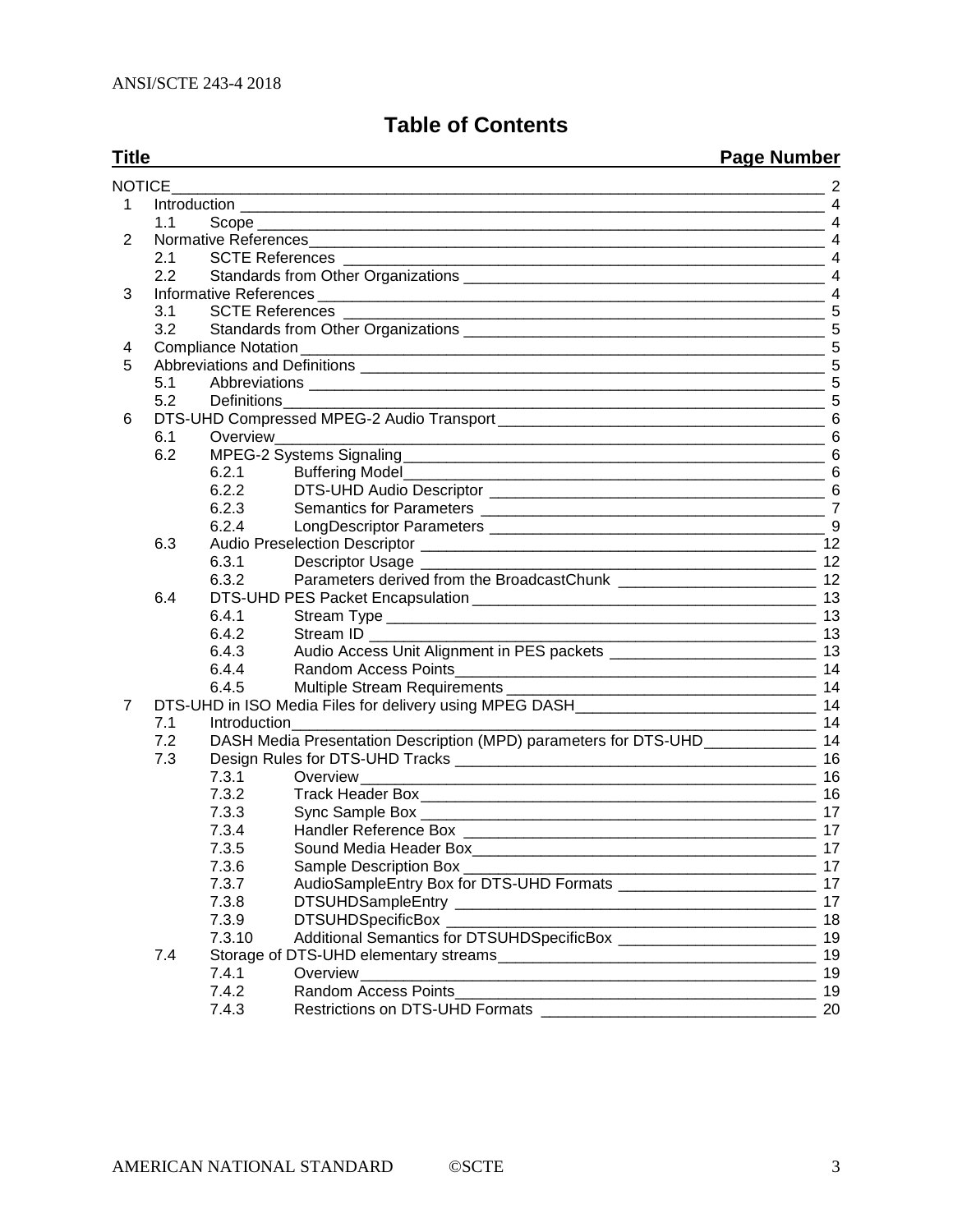# <span id="page-3-0"></span>**1 Introduction**

#### <span id="page-3-1"></span>**1.1 Scope**

This document is part four of a multi-part standard that specifies carriage constraints of Next Generation Audio (NGA) codecs in MPEG-2 Transport Stream and in MPEG ISO-BMFF media segments. In conjunction with ANSI/SCTE 243-1 [\[1\],](#page-3-6) this document defines the carriage of DTS-UHD audio in MPEG-2 Transport Stream and MPEG DASH using ISO BMFF media segments.

# <span id="page-3-2"></span>**2 Normative References**

The following documents contain provisions, which, through reference in this text, constitute provisions of this document. At the time of Subcommittee approval, the editions indicated were valid. All documents are subject to revision; and while parties to any agreement based on this document are encouraged to investigate the possibility of applying the most recent editions of the documents listed below, they are reminded that newer editions of those documents might not be compatible with the referenced version.

#### <span id="page-3-3"></span>**2.1 SCTE References**

- <span id="page-3-6"></span>[1] ANSI/SCTE 243-1 2017, Next Generation Audio Carriage Constraints for Cable Systems: Part 1 – Common Transport Signaling
- <span id="page-3-11"></span>[2] ANSI/SCTE 242-1 2017, Next Generation Audio Coding Constraints for Cable Systems: Part 1 – Introduction and Common Constraints
- <span id="page-3-7"></span>[3] SCTE 242-4 2018, Next Generation Audio Coding Constraints for Cable Systems: Part 4 – DTS-UHD Audio Coding Constraints

#### <span id="page-3-4"></span>**2.2 Standards from Other Organizations**

- <span id="page-3-8"></span>[4] ISO/IEC 13818-1:2015, Information Technology – Generic coding of moving pictures and associated audio information: Systems
- [5] ATSC Standard A/342-1:2017, A/342 Part 1, Audio Common Elements
- <span id="page-3-15"></span>[6] ISO/IEC 14496-12:2015, Information technology - Coding of audio-visual objects - Part 12: ISO Base Media File Format
- <span id="page-3-9"></span>[7] ETSI TS 103 491 V1.1.1 (2017-04), DTS-UHD Audio Format; Delivery of Channels, Objects and Ambisonic Sound Fields
- <span id="page-3-10"></span>[8] ETSI TS 103 584 V1.1.1 (2018-01), DTS-UHD Point Source Renderer
- <span id="page-3-12"></span>[9] DVB BlueBook A038 (2017-12), Digital Video Broadcasting (DVB); Specification for Service Information (SI) in DVB systems (Final draft of ETSI EN 300 468 v 1.16.1)
- <span id="page-3-13"></span>[10] IETF RFC 6381 The 'Codecs' and 'Profiles' Parameters for "Bucket" Media Types
- <span id="page-3-14"></span>[11] DASH IF: "Guidelines for Implementation: DASH-IF Interoperability Points for ATSC 3.0, Version 1.0,", January 31, 2016. http://dashif.org/wp-content/uploads/2017/02/DASH-IF-IOP-for-ATSC3-0 v1.0.pdf

## <span id="page-3-5"></span>**3 Informative References**

The following documents might provide valuable information to the reader but are not required when complying with this document.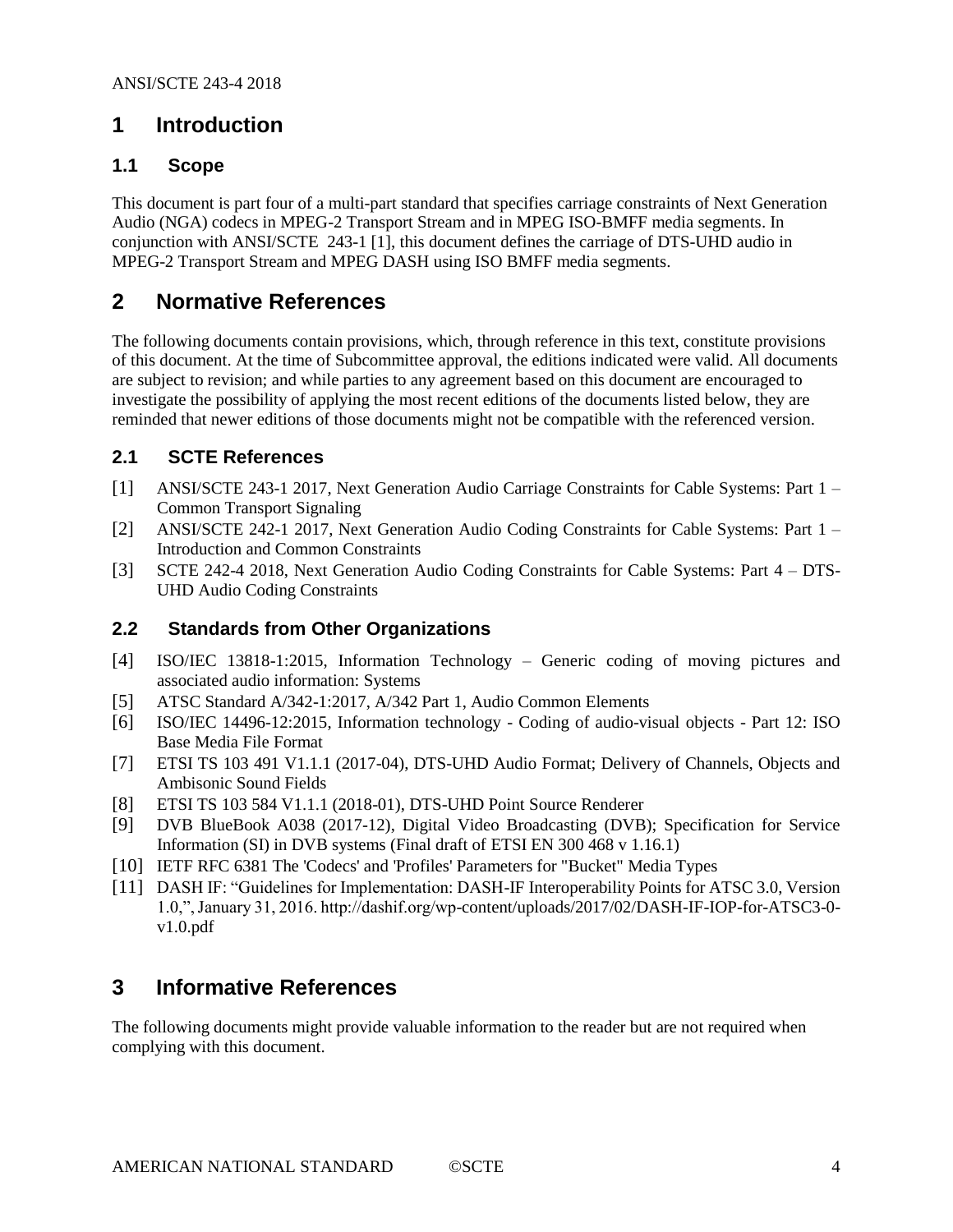#### <span id="page-4-0"></span>**3.1 SCTE References**

[12] ANSI/SCTE 54:2015, Digital Video Service Multiplex and Transport Subsystem Standard for Cable Television.

#### <span id="page-4-1"></span>**3.2 Standards from Other Organizations**

<span id="page-4-6"></span>[13] IETF RFC4151 The 'tag' URI Scheme

# <span id="page-4-2"></span>**4 Compliance Notation**

| shall      | This word or the adjective "required" means that the item is an absolute<br>requirement of this document.                                                                                                                                                                                  |
|------------|--------------------------------------------------------------------------------------------------------------------------------------------------------------------------------------------------------------------------------------------------------------------------------------------|
| shall not  | This phrase means that the item is an absolute prohibition of this document.                                                                                                                                                                                                               |
| forbidden  | This word means the value specified shall never be used.                                                                                                                                                                                                                                   |
| should     | This word or the adjective " <i>recommended</i> " means that there may exist valid<br>reasons in particular circumstances to ignore this item, but the full implications<br>should be understood and the case carefully weighted before choosing a different<br>course.                    |
| should not | This phrase means that there may exist valid reasons in particular circumstances<br>when the listed behavior is acceptable or even useful, but the full implications<br>should be understood and the case carefully weighed before implementing any<br>behavior described with this label. |
| may        | This word or the adjective " <i>optional</i> " means that this item is truly optional. One<br>vendor may choose to include the item because a particular marketplace requires it<br>or because it enhances the product, for example; another vendor may omit the<br>same item.             |
| deprecated | Use is permissible for legacy purposes only. Deprecated features may be removed<br>from future versions of this document. Implementations should avoid use of<br>deprecated features.                                                                                                      |

## <span id="page-4-3"></span>**5 Abbreviations and Definitions**

#### <span id="page-4-4"></span>**5.1 Abbreviations**

| <b>SCTE</b> | Society of Cable Telecommunications Engineers |
|-------------|-----------------------------------------------|
| <b>LFE</b>  | Low Frequency Effects                         |

#### <span id="page-4-5"></span>**5.2 Definitions**

This specification uses the definitions defined in ANSI/SCTE 242-1[2] and, by incorporation, ATSC A/342-1[5]. The following terms have definitions specific to DTS-UHD and shall apply to all clauses in this document.

**Audio Frame** – unit of coded audio that, when decoded, will generate defined number of uncompressed

Linear PCM audio samples for each wave form

**Audio Stream** – sequence of synchronized Audio Frames.

**BroadcastChunk** - block of data within an audio stream containing data that maps audio components to

preselections as defined in SCTE 242-[4\[3\]](#page-3-7)

**Frame Duration** –time represented by one decoded Audio Frame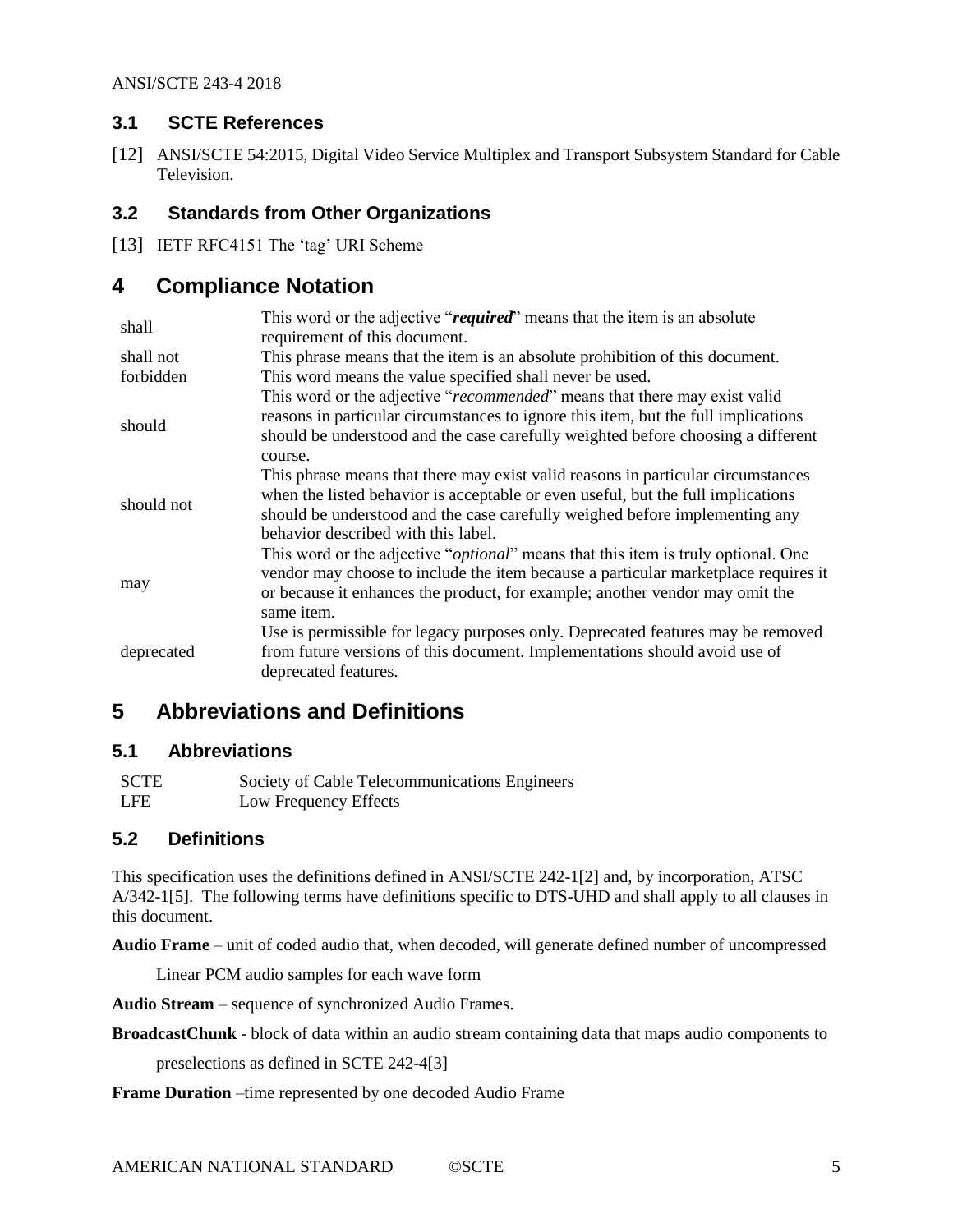**non-sync frame** – Audio Frame that may require prior frames for correct decode (refer to SCTE 242-4 [\[3\]\)](#page-3-7)

**Object –** Audio Element as defined in ATSC A/342-1[2] and referenced in ANSI/SCTE 242-1[1]

**Object Group -** selected collection of audio objects to be played together

**Presentation -** selected collection of Channels, or Objects and Object Groups used together to generate the rendered output

**sync frame** – Audio Frame that is independently decodable (refer to SCTE 242-4 [\[3\]\)](#page-3-7).

## <span id="page-5-0"></span>**6 DTS-UHD Compressed MPEG-2 Audio Transport**

#### <span id="page-5-1"></span>**6.1 Overview**

<span id="page-5-2"></span>The following sections specify the signaling of DTS-UHD audio component in MPEG programs.

#### **6.2 MPEG-2 Systems Signaling**

#### <span id="page-5-3"></span>**6.2.1 Buffering Model**

It is recommended that the main audio buffer size  $(BS_n)$ , as defined in ISO/IEC 13818-1 [\[4\]](#page-3-8) clause 2.4.2) has a fixed value of 66,434 bytes.

#### <span id="page-5-4"></span>**6.2.2 DTS-UHD Audio Descriptor**

The DTS-UHD Audio Descriptor shall be included in the program map section following the relevant ES info length field for any DTS-UHD audio stream component coded in accordance with TS 103 491 [\[7\]](#page-3-9) that is included in the MPEG program.

<span id="page-5-5"></span>The syntax for the DTS-UHD Audio Descriptor shall be as defined in [Table 1](#page-5-5) below. All values presented in the DTS-UHD descriptor are interpreted as unsigned integer values, most significant bit first.

| <b>Syntax</b>                 | size (bits) | mnemonic | <b>Reference</b> |
|-------------------------------|-------------|----------|------------------|
| dts-uhd_descriptor {          | 8           | bslbf    |                  |
| descriptor_tag                | 8           | uimsbf   |                  |
| descriptor_length             | 8           | uimsbf   |                  |
| if (descriptor_tag = $0x7F$ ) | 8           | uimsbf   | 6.2.3.1          |
| descriptor_tag_extension (8)  |             |          |                  |
| DecoderProfileCode            | 6           | uimsbf   | 6.2.3.2          |
| <b>FrameDurationCode</b>      | 2           | bslbf    | 6.2.3.3          |
| MaxPayloadCode                | 3           | bslbf    | 6.2.3.4          |
| ExtendedDescriptor            |             | bslbf    |                  |
| LongDescriptor                |             | bslbf    | 6.2.3.6          |
| StreamIndex                   | 3           | bslbf    | 6.2.3.7          |
| if (LongDescriptor)           |             |          |                  |

**Table 1: DTS-UHD descriptor**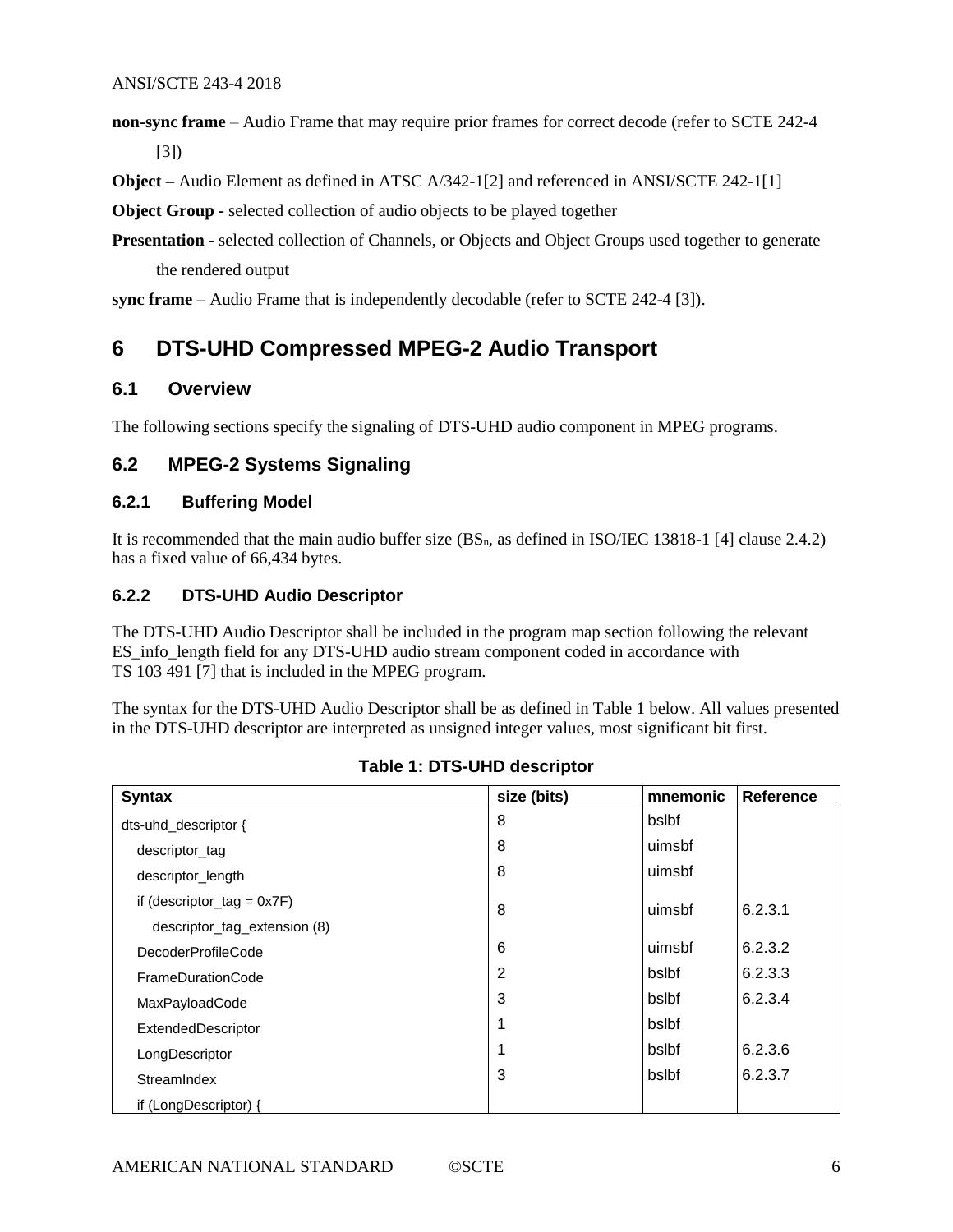| <b>Syntax</b>                                                                                         | size (bits)             | mnemonic | Reference     |
|-------------------------------------------------------------------------------------------------------|-------------------------|----------|---------------|
| <b>NumPresentationsCode</b>                                                                           | 5                       | uimsbf   | 6.2.4.1       |
| ChannelMask                                                                                           | 32                      | bslbf    | 6.2.4.2       |
| BaseSamplingFreqCode                                                                                  | 1                       | bslbf    | 6.2.4.3       |
| SampleRateMod                                                                                         | $\overline{2}$          | bslbf    | 6.2.4.4       |
| RepresentationType                                                                                    | 3                       | bslbf    | 6.2.4.5       |
| for (np=0; np <numpresentations; np++)="" td="" {<=""><td></td><td></td><td></td></numpresentations;> |                         |          |               |
| IDTagPresent[np]                                                                                      | <b>NumPresentations</b> | uimsbf   | 6.2.4.6       |
| }                                                                                                     |                         |          |               |
| <b>ByteAlign</b>                                                                                      | $0 - 7$                 | bslbf    | 6.2.4.7       |
| for (np=0; np <numpresentations; np++)="" td="" {<=""><td></td><td></td><td></td></numpresentations;> |                         |          |               |
| if (IDTagPresent[np]) {                                                                               |                         |          |               |
| PresentationIDTag[np]                                                                                 | 128                     |          | 6.2.4.8       |
| } // end of If IDTagPresent                                                                           |                         |          |               |
| } // end of ID tag loop                                                                               |                         |          |               |
| } // end of if LongDescriptor                                                                         |                         |          |               |
| if (ExtendedDescriptor) {                                                                             |                         |          |               |
| <b>ByteCount</b>                                                                                      | 6                       | uimsbf   |               |
| reserved_bits                                                                                         | $\overline{2}$          | bslbf    | reserved_bits |
| ExtendedPayloadBytes[ByteCount]<br>₹                                                                  | ByteCount * 8           | bslbf    | 6.2.3.9       |
|                                                                                                       |                         |          |               |

#### <span id="page-6-0"></span>**6.2.3 Semantics for Parameters**

#### <span id="page-6-1"></span>**6.2.3.1 descriptor\_tag**

The value of descriptor\_tag shall be 0x7F and the value of descriptor\_tag\_extension shall be set to 0x21, as assigned for use in DVB, ATSC and SCTE.

#### <span id="page-6-2"></span>**6.2.3.2 DecoderProfileCode**

This field indicates the DTS-UHD decoder profile required to decode this stream. Valid range of *DecoderProfileCode* shall be from 0 to 63. The relationship between the *DecoderProfile* and *DecoderProfileCode* shall be as follows:

*DecoderProfile = DecoderProfileCode + 2*

where *DecoderProfile* indicates the DTS-UHD decoder profile as defined in TS 103 491 [\[7\]](#page-3-9)

For DTS-UHD NGA streams, *DecoderProfile* shall be 3 or greater.

Note: When *DecoderProfile* = 2, the audio\_preselection\_descriptor shall not be present.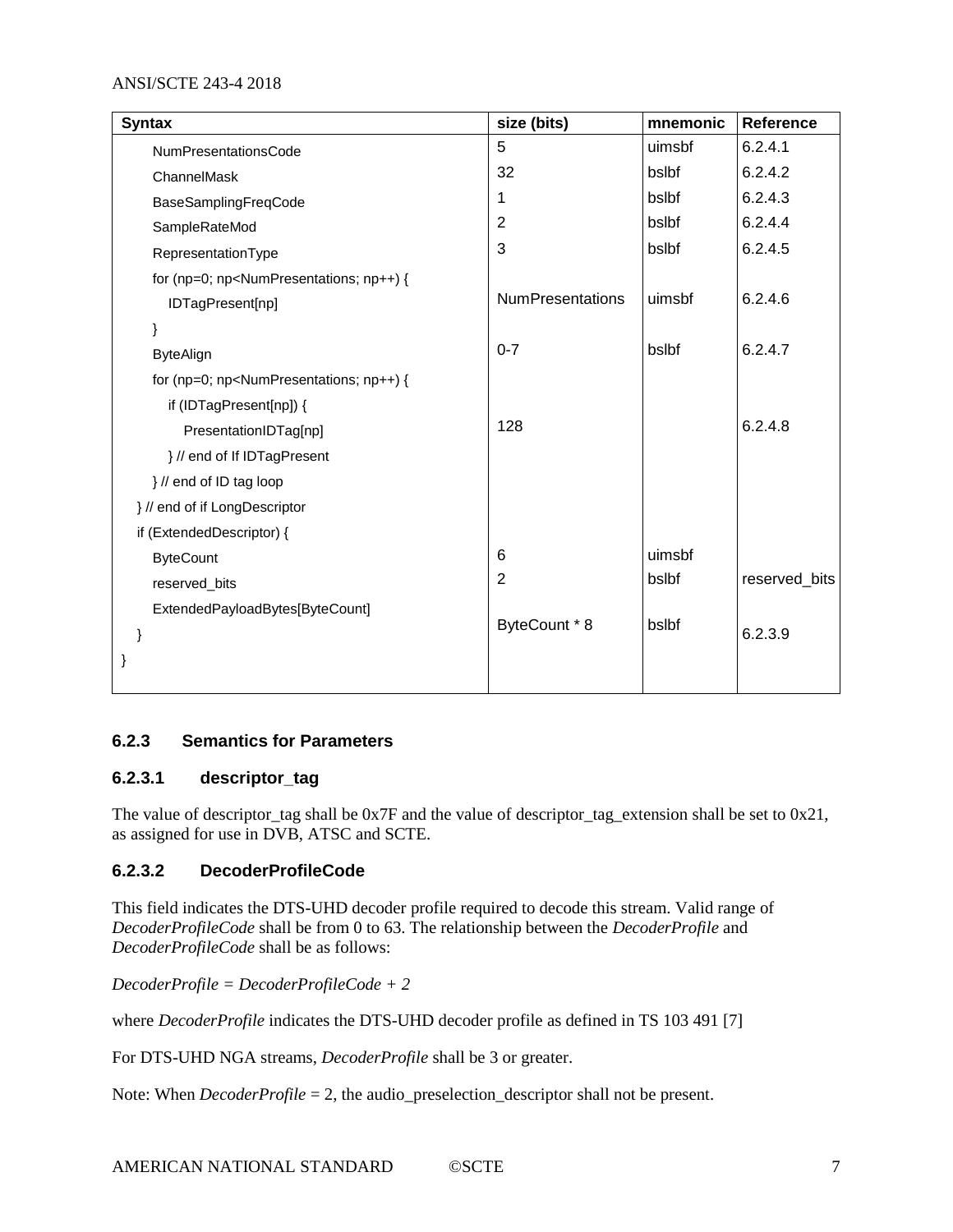#### <span id="page-7-0"></span>**6.2.3.3 FrameDurationCode**

<span id="page-7-3"></span>*FrameDurationCode* indicates frame duration according to [Table 2.](#page-7-3) The units for Frame Duration are sample periods relative to Base Sampling Frequency defined below.

| <b>FrameDurationCode</b> | <b>Frame Duration (samples)</b> |
|--------------------------|---------------------------------|
|                          | 512                             |
|                          | 1024                            |
|                          | 2048                            |
|                          |                                 |

#### **Table 2: Frame Duration**

#### <span id="page-7-1"></span>**6.2.3.4 MaxPayloadCode**

<span id="page-7-4"></span>*MaxPayloadCode* indicates the maximum size of the audio payload, as indicated in [Table 3.](#page-7-4) Note that *Maxpayload* is not the size of the largest audio frame in the presentation, but rather a "not to exceed" value for buffer configuration and digital audio interface purposes, and is inclusive of all required preambles, headers, burst spacing, etc.

| <b>MaxPayloadCode</b> | <b>MaxPayload</b><br>(bytes) |
|-----------------------|------------------------------|
|                       | 2048                         |
|                       | 4096                         |
| 2                     | 8192                         |
| 3                     | 16384                        |
| 4                     | 32768                        |
| 5                     | 65536                        |
| 6                     | 131072                       |
|                       | reserved                     |

**Table 3: MaxPayload**

Note that *MaxPayloadCode* can be used to determine the minimum IEC sample clock frequency required to transfer the DTS-UHD stream on a digital audio interface.

#### **6.2.3.5 ExtendedDescriptor**

*ExtendedDescriptor* is a 1-bit flag to be interpreted as a Boolean. If *ExtendedDescriptor* == 1, then additional private information bytes beyond this descriptor definition shall exist at the end of this definition. *ExtendedPayloadBytes* bytes shall be included in *descriptor\_length*.

#### <span id="page-7-2"></span>**6.2.3.6 LongDescriptor**

*LongDescriptor* is a 1-bit flag to be interpreted as a Boolean. For SCTE systems carrying NGA audio, when the *audio\_preselection\_descriptor()* is present, *LongDescriptor* shall be 0. For legacy channel based audio and when *audio\_preselection\_descriptor()* is not used, *LongDescriptor* may be set to 1. When *LongDescriptor* is set to 1 the *LongDescriptor* parameters shall be correctly populated as described in 6.2.4 below.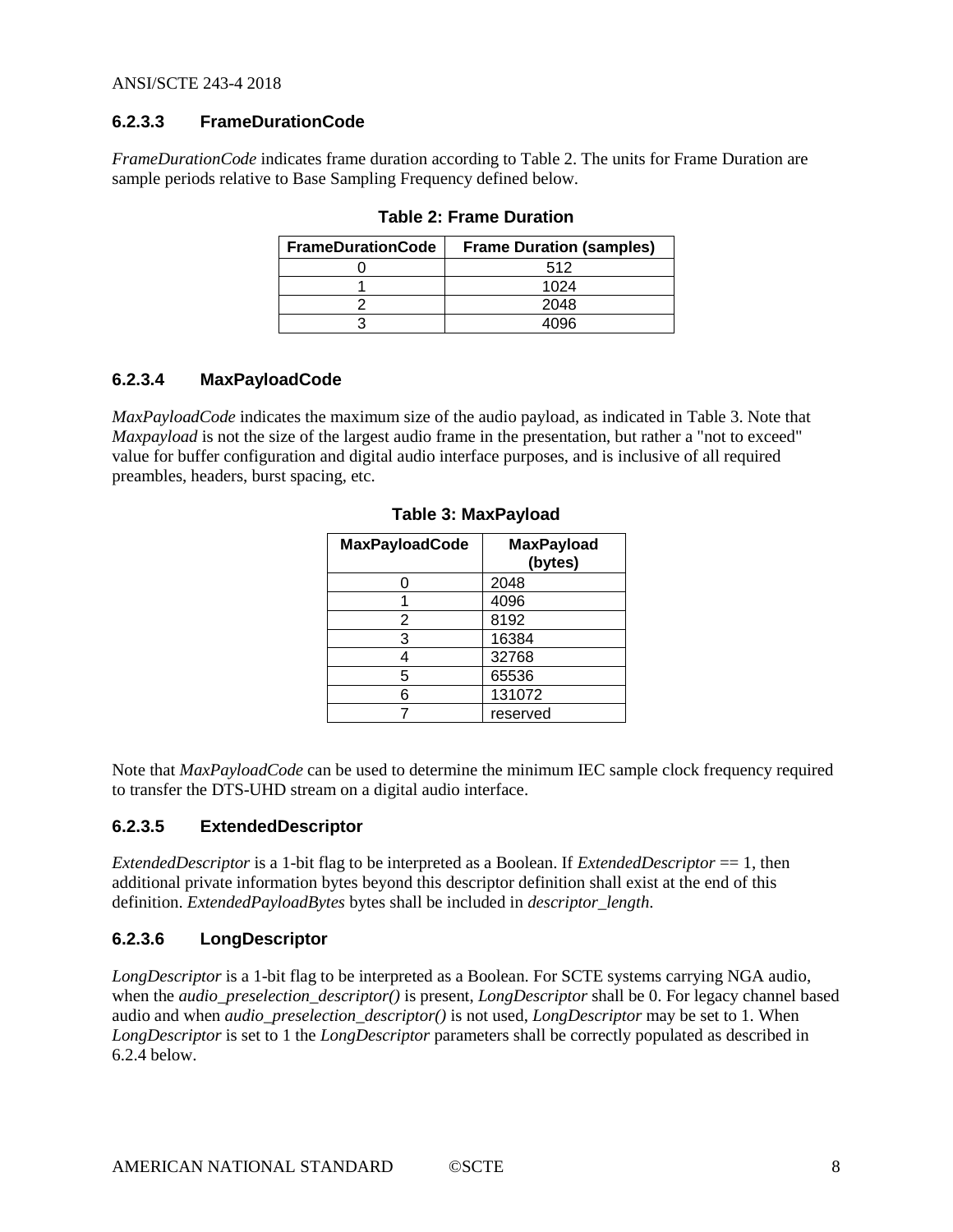#### <span id="page-8-1"></span>**6.2.3.7 StreamIndex**

When a given Audio Program is delivered using multiple streams, StreamIndex is the index used to indicate stream priority for prioritizing mixing metadata. The main stream shall have StreamIndex=0, while auxiliary streams shall have StreamIndex values in the range of 1-7.

If the Audio Program is delivered in a single stream, StreamIndex shall be 0.

The value of StreamIndex shall correspond to the value of StreamID carried in the DTS-UHD BroadcastChunk as defined in SCTE DVS 242-[4\[3\].](#page-3-7)

#### <span id="page-8-4"></span>**6.2.3.8 reserved\_bits**

These bits serve to byte align some parameters in the descriptor and may be defined for use in future specifications. For the purposes of this specification, all *reserved\_bits* shall be set to 0 and ignored by the receiver.

#### <span id="page-8-5"></span>**6.2.3.9 ExtendedPayloadBytes**

The number of bytes, *ByteCount*, is determined by parsing the parameters defined here and comparing the number of bytes remaining to be parsed based on *descriptor\_length*. If *ExtendedPayloadBytes* exist, receivers built to this this specification shall ignore this data.

#### <span id="page-8-0"></span>**6.2.4 LongDescriptor Parameters**

The parameters described in this section are conditionally present if *LongDescriptor* [\[Table 1\]](#page-5-5) is set to 1.

#### <span id="page-8-2"></span>**6.2.4.1 NumPresentationsCode**

This field represents the number of audio presentations encoded within DTS-UHD elementary stream. The valid range of the bitstream parameter *m\_ucNumAudioPres* defined in TS 103 491 [\[7\]](#page-3-9) is from 1 to 32. The relationship between *NumPresentationsCode* and *NumPresentations* shall be as follows:

<span id="page-8-3"></span>*NumPresentations = m\_ucNumAudioPres* = *NumPresentationsCode + 1*

#### **6.2.4.2 ChannelMask**

<span id="page-8-6"></span>A bit mask that indicates the channel layout encoded in the default presentation of the DTS-UHD bitstream according to the bit-to-channel-label mapping described in [Table 4.](#page-8-6) Note that the ChannelMask table is derived from Channel Bitmask defined in TS 103 584 [\[8\].](#page-3-10)

| Label            | <b>Notation</b>        | <b>ChannelMask</b> |
|------------------|------------------------|--------------------|
| $\mathsf{C}$     | <b>CENTER</b>          | 0x00000001         |
|                  | LEFT                   | 0x00000002         |
| R                | <b>RIGHT</b>           | 0x00000004         |
| Ls               | <b>SRRD LEFT</b>       | 0x00000008         |
| <b>Rs</b>        | <b>SRRD RIGHT</b>      | 0x00000010         |
| LFE <sub>1</sub> | LFE 1                  | 0x00000020         |
| Cs               | <b>SRRD CENTER</b>     | 0x00000040         |
| Lsr              | REAR SRRD LEFT         | 0x00000080         |
| Rsr              | <b>REAR SRRD RIGHT</b> | 0x00000100         |

#### **Table 4: Speaker Labels for ChannelMask**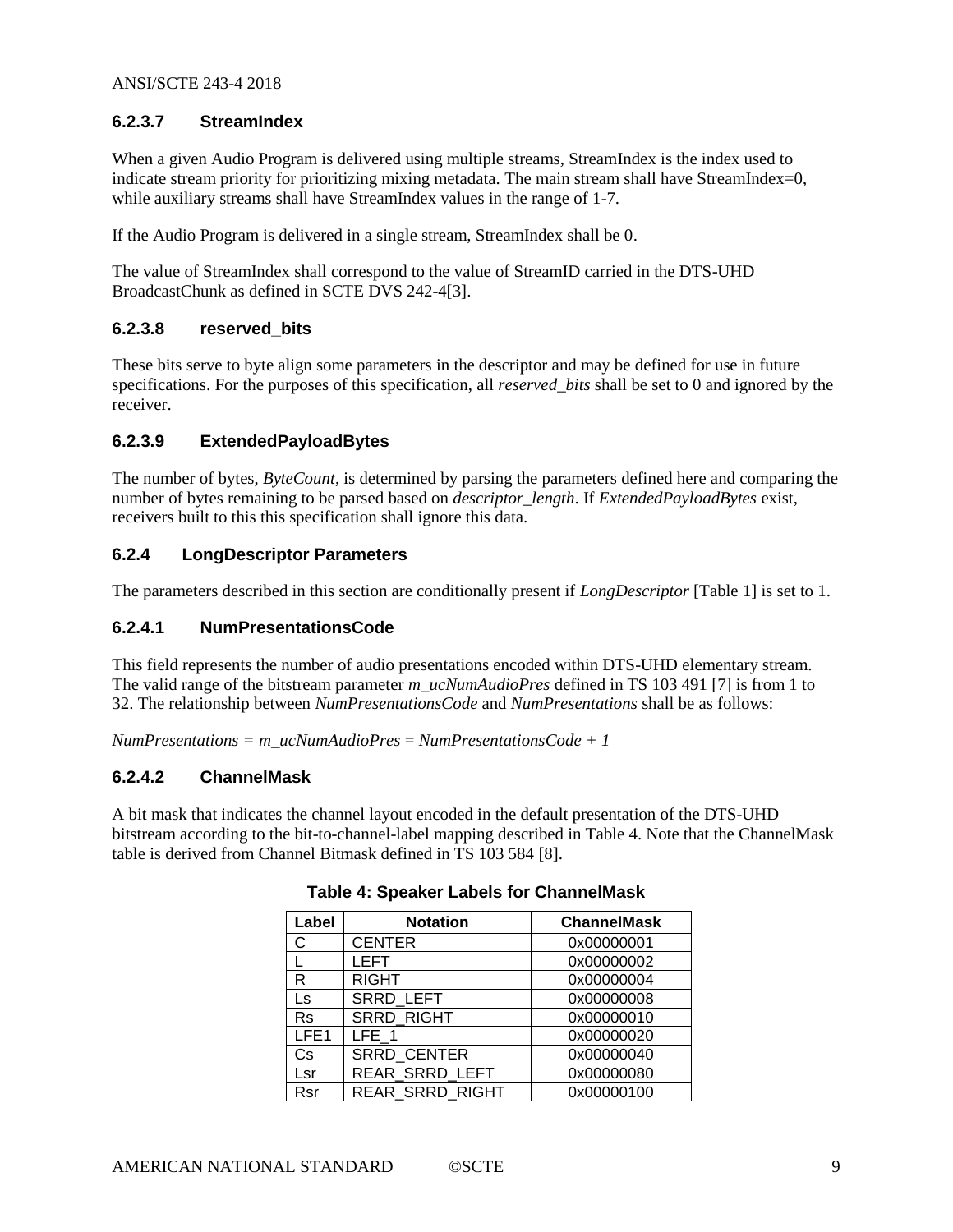| Label      | <b>Notation</b>         | <b>ChannelMask</b> |
|------------|-------------------------|--------------------|
| Lss        | SIDE SRRD LEFT          | 0x00000200         |
| Rss        | SIDE SRRD RIGHT         | 0x00000400         |
| Lc         | <b>LEFT CENTER</b>      | 0x00000800         |
| Rc         | <b>RIGHT CENTER</b>     | 0x00001000         |
| Lh         | <b>HIGH LEFT</b>        | 0x00002000         |
| Ch         | <b>HIGH CENTER</b>      | 0x00004000         |
| Rh         | HIGH RIGHT              | 0x00008000         |
| LFE2       | LFE <sub>2</sub>        | 0x00010000         |
| Lw         | <b>LEFT WIDE</b>        | 0x00020000         |
| Rw         | <b>RIGHT WIDE</b>       | 0x00040000         |
| Oh         | TOP CENTER SRRD         | 0x00080000         |
| Lhs        | HIGH SIDE LEFT          | 0x00100000         |
| <b>Rhs</b> | HIGH SIDE RIGHT         | 0x00200000         |
| Chr        | <b>HIGH REAR CENTER</b> | 0x00400000         |
| Lhr        | HIGH REAR LEFT          | 0x00800000         |
| Rhr        | HIGH REAR RIGHT         | 0x01000000         |
| Cb         | LOW FRONT CENTER        | 0x02000000         |
| Lb         | LOW FRONT LEFT          | 0x04000000         |
| <b>Rb</b>  | LOW FRONT RIGHT         | 0x08000000         |
| Ltf        | TOP FRONT LEFT          | 0x10000000         |
| Rtf        | TOP FRONT RIGHT         | 0x20000000         |
| Ltr        | TOP REAR LEFT           | 0x40000000         |
| Rtr        | TOP REAR RIGHT          | 0x80000000         |

#### <span id="page-9-0"></span>**6.2.4.3 BaseSamplingFrequencyCode**

<span id="page-9-2"></span>*BaseSamplingFrequencyCode* is derived from the parameter *m\_unClockRateInHz* defined in TS 103 491 [\[7\].](#page-3-9) This field shall indicate the base sampling frequency, according to [Table 5.](#page-9-2)

|  | <b>Table 5: Base Sampling Frequency</b> |  |  |
|--|-----------------------------------------|--|--|
|--|-----------------------------------------|--|--|

| BaseSamplingFrequencyCode   Clock Rate (Hz) <sup>1</sup> |       |
|----------------------------------------------------------|-------|
|                                                          | 44100 |
|                                                          | 48000 |

Consistent with the constraints in ANSI/SCTE 242-1 [\[2\],](#page-3-11) *BaseSamplingFrequencyCode* shall equal 1.

#### <span id="page-9-1"></span>**6.2.4.4 SampleRateMod**

<span id="page-9-3"></span>This field indicates the sampling frequency of the audio samples stored in the bitstream. It modifies the *BaseSamplingFrequency* by multiplying by the corresponding value indicated in [Table 6.](#page-9-3)

| <b>SampleRateMod</b> | <b>Multiplier</b> |
|----------------------|-------------------|
|                      |                   |
|                      |                   |
|                      |                   |
|                      |                   |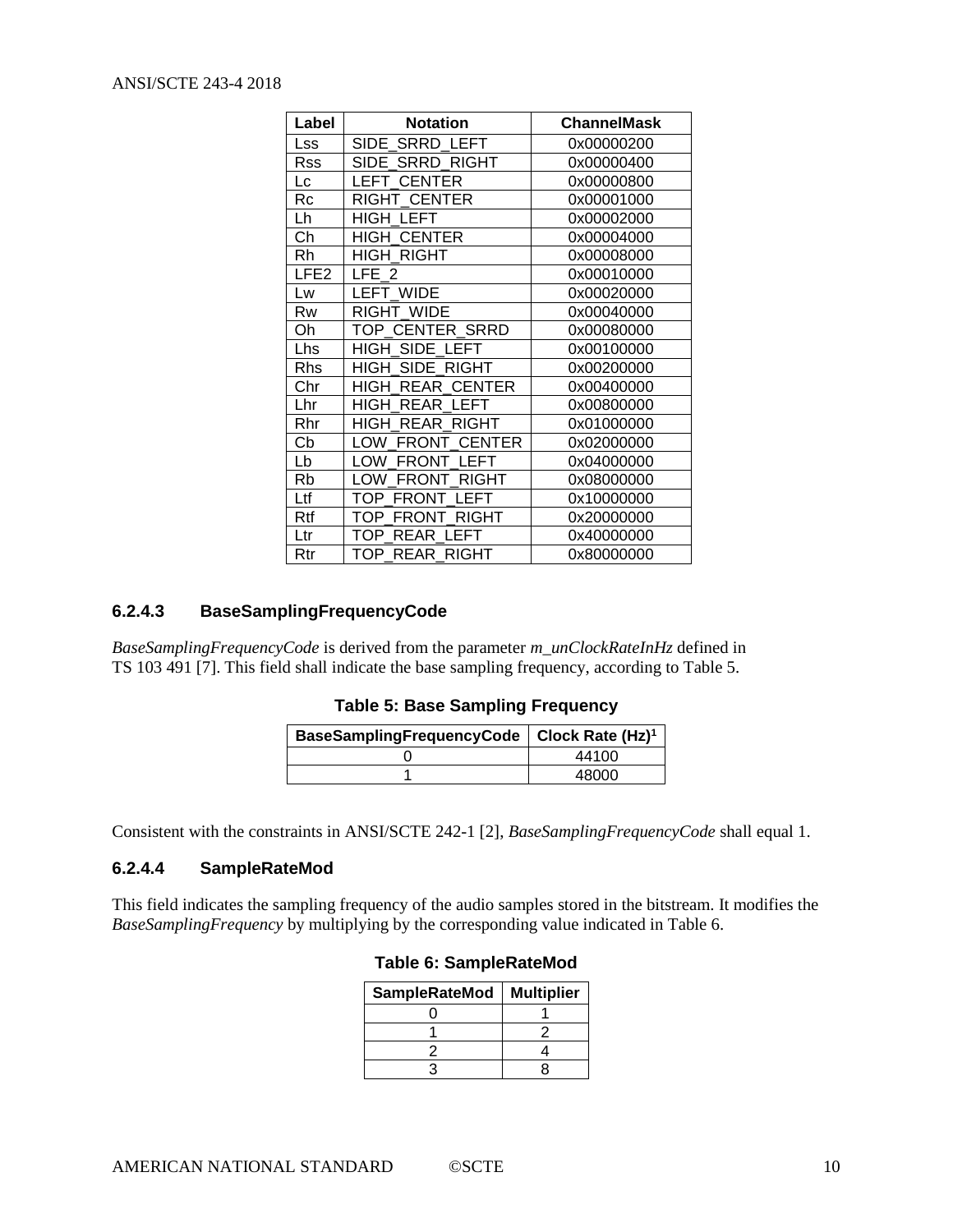Consistent with the constraints in ANSI/SCTE 242-1 [\[2\],](#page-3-11) *SampleRateMod* shall equal 0.

#### <span id="page-10-0"></span>**6.2.4.5 RepresentationType**

This value conveys general information about the type of spatial audio signals encoded in the default presentation of the DTS-UHD bit-stream according to the description in [Table 7.](#page-10-2) This parameter shall match the bitstream metadata parameter *ucObjRepresTypeIndex* defined in TS 103 491 [\[7\].](#page-3-9)

<span id="page-10-2"></span>Allowed values for *RepresentationType* are affected by and may affect *ChannelMask*, as indicated.

| RepresentationType | <b>Description</b>                                                                                                                                                                                                         |
|--------------------|----------------------------------------------------------------------------------------------------------------------------------------------------------------------------------------------------------------------------|
|                    | Multi-channel representation in layout described by ChannelMask                                                                                                                                                            |
|                    | Multi-channel representation in layout described by ChannelMask obtained by<br>rendering 2D content, (i.e. no height channels), with spatial resolution higher<br>than indicated by the encoded layout, (e.g. LtRt, 5.1ES) |
| 2                  | Multi-channel representation in layout described by ChannelMask obtained by<br>rendering 3D content, (i.e. includes height), with spatial resolution higher than<br>indicated by the encoded layout, (e.g. 5.1 NeoX),      |
| 3                  | Binaurally processed audio (2 waveforms, L, R for headphones)                                                                                                                                                              |
| 4                  | Ambisonic representation                                                                                                                                                                                                   |
| 5                  | Audio tracks with or without an associated mixing matrix to a particular channel<br>mask based output layout                                                                                                               |
| 6                  | 3D Objects based representation                                                                                                                                                                                            |
|                    | Combination of objects with different representation types                                                                                                                                                                 |

| <b>Table 7: Representation Type</b> |  |  |  |  |  |  |
|-------------------------------------|--|--|--|--|--|--|
|-------------------------------------|--|--|--|--|--|--|

When *RepresentationType* has a value of 0, *ChannelMask* shall be set to a value that directly corresponds to the encoded channels.

When *RepresentationType* has a value of 1 or 2, *ChannelMask* shall be set to a value that corresponds to the layout of the encoded channels into which higher spatial resolution components have been rendered (i.e. the corresponding channels that have been delivered to the audio compression engine). For example, LtRt material would have a *ChannelMask* of 0x00000006, representing the two channels of encoded audio content that may be presented at a higher spatial resolution on, for example, a 5.1-channel system.

When *RepresentationType* is equal to *3*, *ChannelMask* shall be set to 0x00000006, indicating Left and Right channels are active.

When *RepresentationType* is greater *than 3*, *ChannelMask* shall be set to 0x00000000, indicating that the audio presentation is channel layout agnostic.

#### <span id="page-10-1"></span>**6.2.4.6 IDTagPresent**

One *IDTagPresent* flag exists for each presentation in the audio track, with the total number indicated by *NumPresentations*. The *IDTagPresent* flags appear in order of the increasing value of the Audio Presentation Index (*ucAudPresIndex*) defined in ETSI TS 103 491 [\[7\].](#page-3-9) If *IDTagPresent* is equal to *1* for a given presentation, then a 16 byte ID for that presentation (*PresentationIDTag*) shall be present in the descriptor.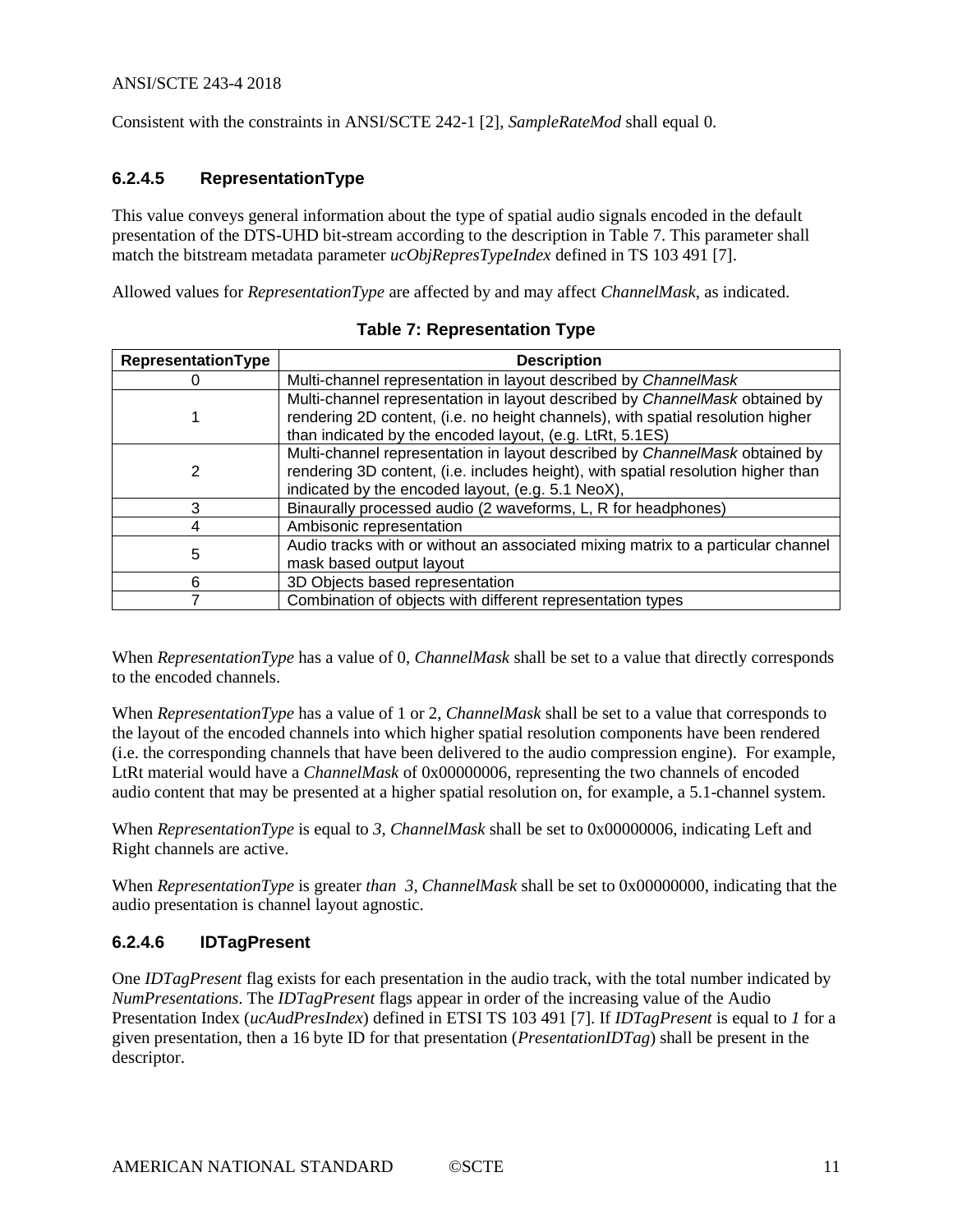#### <span id="page-11-3"></span>**6.2.4.7 ByteAlign**

A variable number of bits (from 0 to 7) shall be inserted to pad to the end of the current byte boundary.

#### <span id="page-11-4"></span>**6.2.4.8 PresentationIDTag**

*PresentationIDTag* for a specific audio presentation shall be present only when the corresponding *IDTagPresent* flag is set to 1. This 16-byte field can be used to identify the corresponding audio presentation.

#### <span id="page-11-0"></span>**6.3 Audio Preselection Descriptor**

#### <span id="page-11-1"></span>**6.3.1 Descriptor Usage**

The audio preselection descriptor, defined in ETSI EN 300 468 [\[9\],](#page-3-12) may be present as indicated in SCTE 243-1 [\[1\].](#page-3-6) The following table shall define the mapping of the DTS-UHD bitstream properties to parameters in the descriptor.

<span id="page-11-5"></span>

| <b>Field in the audio</b><br>preselection descriptor | <b>Mapping</b>                                                                                                                           |
|------------------------------------------------------|------------------------------------------------------------------------------------------------------------------------------------------|
| num_preselections                                    | The number of preselections presented in the bitstream, and<br>constrained as indicated in section 6.2.4.1                               |
| preselection id                                      | points to the preselection as described in section 6.3.2.2f or the<br>associated language                                                |
|                                                      | ISO_639_language_code Corresponds to the language for the current preselection, as<br>ISO_639_language_code described in section 6.3.2.3 |
| audio_description                                    | Indicates whether a scene description track is available, as<br>ldescribed in section 6.3.2.4                                            |
| spoken_subtitles                                     | Indicates whether a dialog track for the visually impaired is<br>present, as described in section 6.3.2.5                                |
| dialogue_enhancement                                 | Indicates whether a program with dialogue enhancement<br>metadata is present, as described in section 6.3.2.6                            |

#### **Table 8: DTS-UHD Audio Preselection Parameters**

#### <span id="page-11-2"></span>**6.3.2 Parameters derived from the BroadcastChunk**

When the DTS-UHD BroadcastChunk (defined in SCTE 242-4 [\[3\]\)](#page-3-7) is present in the main DTS-UHD stream, the corresponding parameters in the audio\_preselection\_descriptor (as defined in Table 8) shall be consistent with the values in the BroadcastChunk, as described below.

#### **6.3.2.1 num\_preselections**

This is the number of Preselections being defined in this descriptor. At least 1 preselection is required. If all Preselections defined in the BroadcastChunk are defined in the audio\_preselection\_descriptor, then the total number of Preselections can be calculated as:

$$
num_{preselections} = \sum_{i=0}^{numLanguages} (numSelectionSets[i] + 1)
$$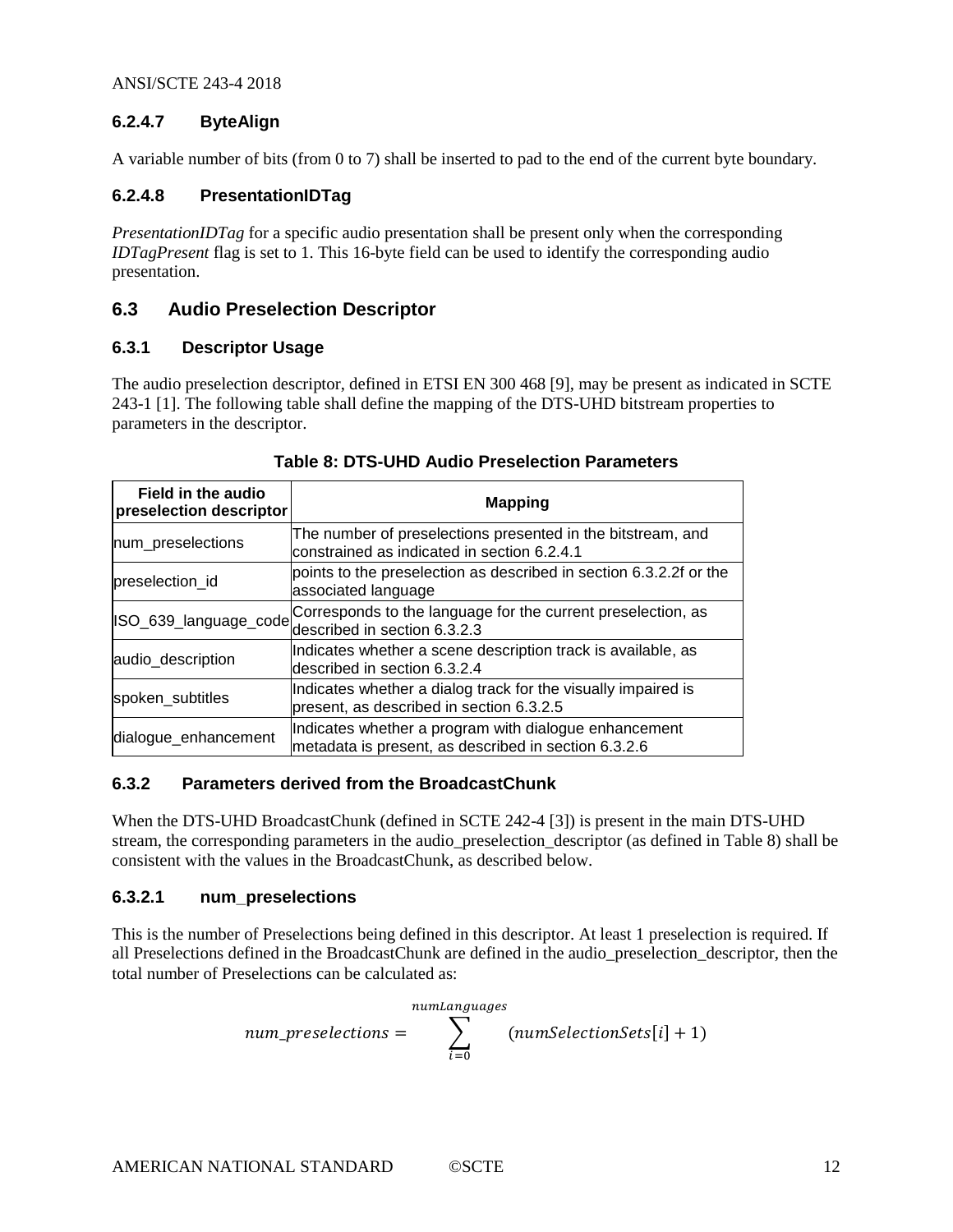#### <span id="page-12-4"></span>**6.3.2.2 preselection\_id**

*preselection\_id* identifies a particular DTS-UHD Program as follows:

if *LanguageIndex* = 0

$$
Preselectron\_id = ProgramIndex + 1;
$$

If *LanguageIndex* > 0

$$
Presidention\_id = ProgramIndex + 1 + \sum\nolimits_{i=0}^{LanguageIndex-1} (numSelectionSets[i] + 1)
$$

where *LanguageIndex* and *ProgramIndex* are defined in **Error! Reference source not found.**.

#### <span id="page-12-5"></span>**6.3.2.3 ISO\_639\_language\_code**

If this value is present, it shall equal *ISO639\_code* in the BroadcastChunk for the corresponding *preselection\_id*.

#### <span id="page-12-6"></span>**6.3.2.4 audio\_description**

The value of *audio\_description* shall be equal to that of *AudioDescription* in the corresponding SelectionSet indicated by *preselection\_id*.

#### <span id="page-12-7"></span>**6.3.2.5 spoken\_subtitles**

The value of *spoken\_subtitles* shall be equal to that of *SpokenSubtitles* in the corresponding SelectionSet indicated by *preselection\_id*.

#### <span id="page-12-8"></span>**6.3.2.6 dialogue\_enhancement**

The value of *dialogue\_enhancement* shall be equal to that of *DialogueEnhancement* in the corresponding SelectionSet indicated by *preselection\_id*.

#### <span id="page-12-0"></span>**6.4 DTS-UHD PES Packet Encapsulation**

#### <span id="page-12-1"></span>**6.4.1 Stream Type**

For DTS-UHD transport streams used in SCTE systems, *stream\_type* shall be set to 0x06 indicating stream is carrying a private data type in PES packets. The mapping of values of PID to *stream\_type* is indicated in the transport stream PMT.

#### <span id="page-12-2"></span>**6.4.2 Stream ID**

All DTS-UHD elementary streams shall use a *stream\_id* of 0xBD, indicating private stream 1, in accordance with ISO/IEC 13818-1 [\[4\].](#page-3-8) Multiple DTS streams may share the same value of *stream\_id* since each stream is carried with a unique PID value.

#### <span id="page-12-3"></span>**6.4.3 Audio Access Unit Alignment in PES packets**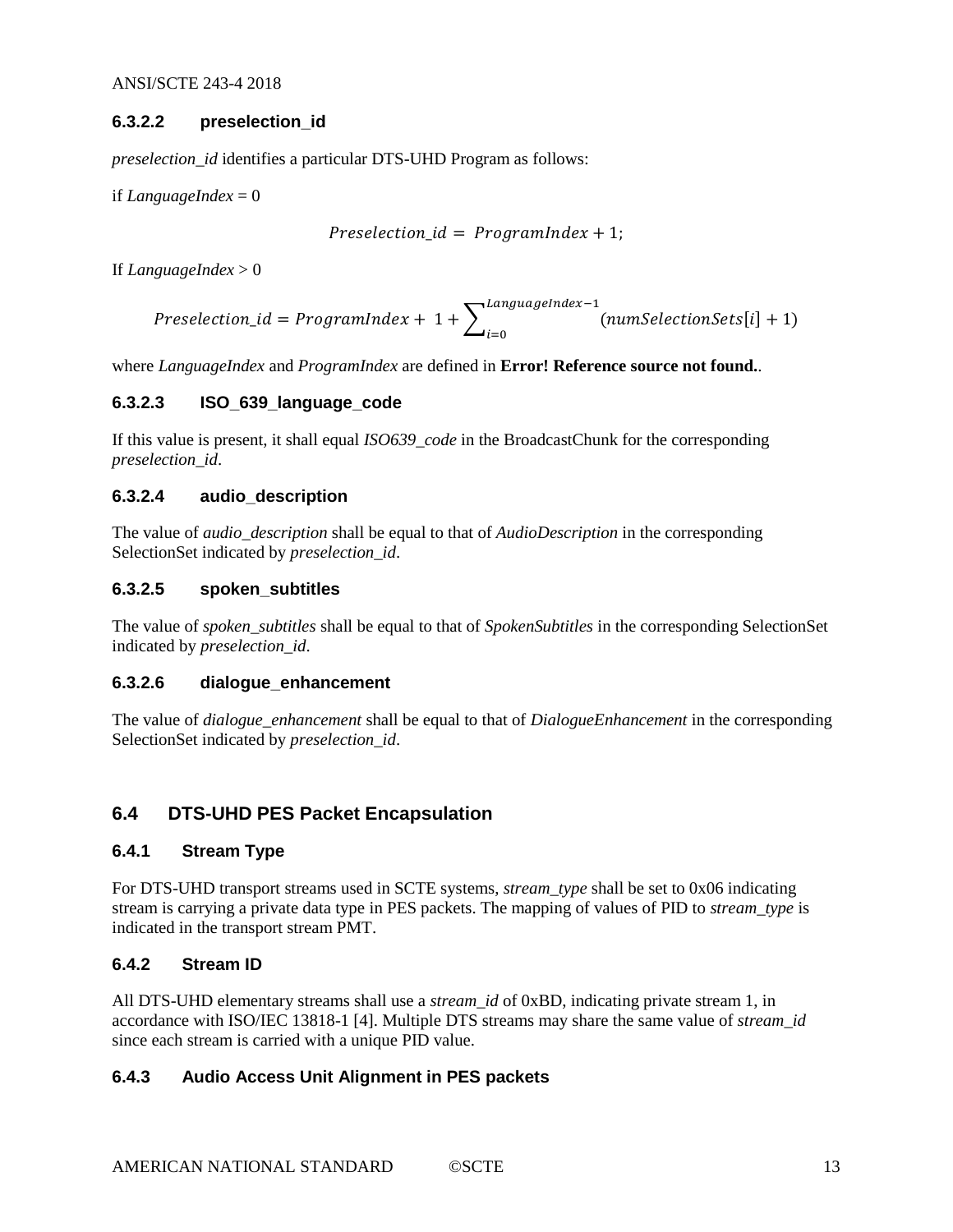<span id="page-13-5"></span>DTS-UHD access units shall be delivered in the MPEG-TS in playback order. Multiple access units are permitted in a PES packet. Audio access units shall begin with a valid DTS sync word. Valid DTS sync words are listed i[n Table 9.](#page-13-5)

| <b>Name</b>   | Syncword   | <b>Description</b>     |
|---------------|------------|------------------------|
| DTSUHD SYNC   | 0x40411BF2 | DTS-UHD Sync Frame     |
| DTSUHD NOSYNC | 0x71C442E8 | DTS-UHD Non-sync Frame |
| DTSUHD BCHUNK | 0x2A3E2523 | DTS-UHD BroadcastChunk |

#### **Table 9: DTS-UHD Syncwords**

#### <span id="page-13-0"></span>**6.4.4 Random Access Points**

If a PES packet is to be used for random access to a DTS-UHD stream the following conditions shall be satisfied according to 13818-1 [\[4\]:](#page-3-8)

Optional PES header shall be present and shall contain PTS

*Data\_Alignment\_Indicator* within the PES header shall be set to 1

The first access unit in the PES packet shall be a DTS-UHD sync frame, as indicated by the

presence of DTSUHD\_SYNC.

The transport packet that contains the header of a random access PES packet may have the random\_access\_indicator, if present, set to 1. Transport packets that do not meet this requirement shall have the random access indicator, if present, set to 0.

#### <span id="page-13-1"></span>**6.4.5 Multiple Stream Requirements**

When a given Audio Program is delivered using multiple streams, the Random Access Points of auxiliary streams shall be aligned with the Random Access Points of the main stream.

When an Audio Program containing multiple streams is played back, the synchronized audio frames from each stream shall be delivered to the DTS-UHD playback system in sequence from lowest StreamIndex value (which contains the main DTS-UHD stream), in increasing order. This will coincide with the sequentially increasing values of StreamID as indicated in the DTS-UHD BroadcastChunk.

# <span id="page-13-2"></span>**7 DTS-UHD in ISO Media Files for delivery using MPEG DASH**

#### <span id="page-13-3"></span>**7.1 Introduction**

This chapter describes the DTS-UHD audio track in relation to the ISO file and the constraints on the DTS-UHD audio formats.

#### <span id="page-13-4"></span>**7.2 DASH Media Presentation Description (MPD) parameters for DTS-UHD**

This section details the DASH MPD attributes and elements used with DTS-UHD.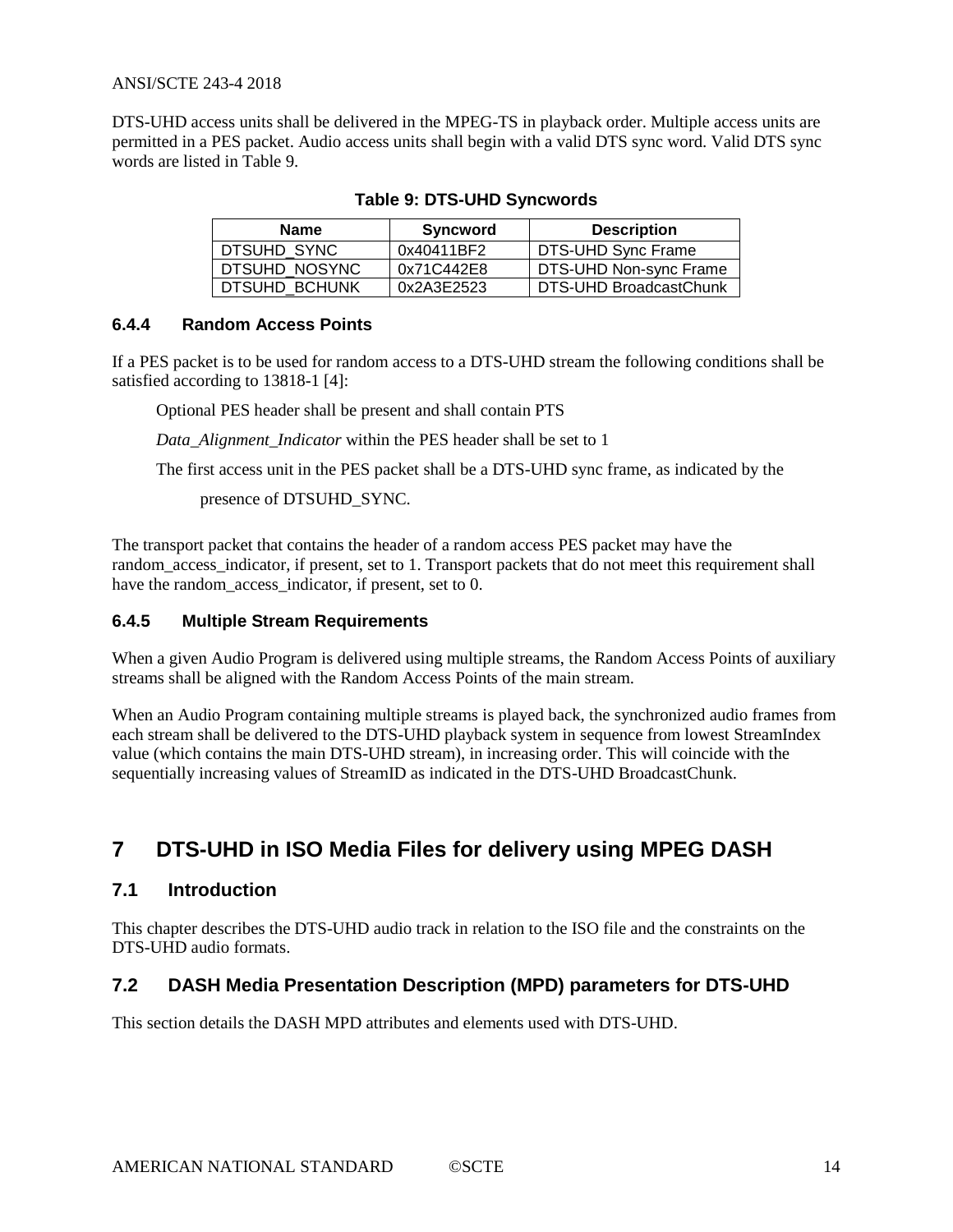| <b>Element or Attribute Name</b> | <b>Description</b>                                                                                                                                 |
|----------------------------------|----------------------------------------------------------------------------------------------------------------------------------------------------|
| @codecs                          | The value of the codecs attribute shall be created according to the<br>syntax described in RFC 6381 [10].                                          |
|                                  | For DTS-UHD, @codecs is the associated 4cc with no additional<br>suffix.                                                                           |
|                                  | if DecoderProfile = 2 then $@$ codecs = 'dtsx'                                                                                                     |
|                                  | if DecoderProfile $> 2$ then @codecs = 'dtsy'                                                                                                      |
| Preselection@tag                 | This field shall map to a selectable Presentation specified within a<br>DTS-UHD stream by value of ucAudPresIndex, as defined in TS<br>103 491 [7] |
| <b>AdaptationSet@tag</b>         | This field shall list selectable Presentations specified within a<br>DTS-UHD stream by values of ucAudPresIndex, as defined in TS<br>103 491 [7]   |
| ContentComponent@tag             | This field shall correspond to a value of ucAudPresIndex as<br>defined in TS 103 491 [7] for the stream indicated in the tag.                      |
| <b>AudioChannelConfiguration</b> | DTS-UHD shall use the following scheme URI following the<br>'tag' URI scheme defined in RFC 4151[13]:                                              |
|                                  | tag:dts.com, 2018: uhd: audio_channel_configuration                                                                                                |
|                                  | and the value shall be the ChannelMask as defined in 6.2.4.2 of<br>this specification.                                                             |
| @audioSamplingRate               | The value shall equal the maximum audio sampling frequency of<br>the decoded audio presentation.                                                   |
|                                  | For SCTE this is "48000" for 48 kHz per ANSI/SCTE 243-1[1].                                                                                        |
| @mimeType                        | The MIME type to be used with DTS-UHD shall be "audio/mp4".                                                                                        |
| <b>RandomAccess</b>              | The type to be used with DTS-UHD shall be "closed", i.e. the<br>SAP type is 1.                                                                     |
| Language                         | The language indicated should equal the language of the dialogue<br>element as described in ANSI/SCTE 242-4, section 7.2.4.3.                      |
| Role                             | The Role@value should be set by the content author.                                                                                                |

| Table 10: DTS-UHD DASH MPD Elements and Attributes |
|----------------------------------------------------|
|----------------------------------------------------|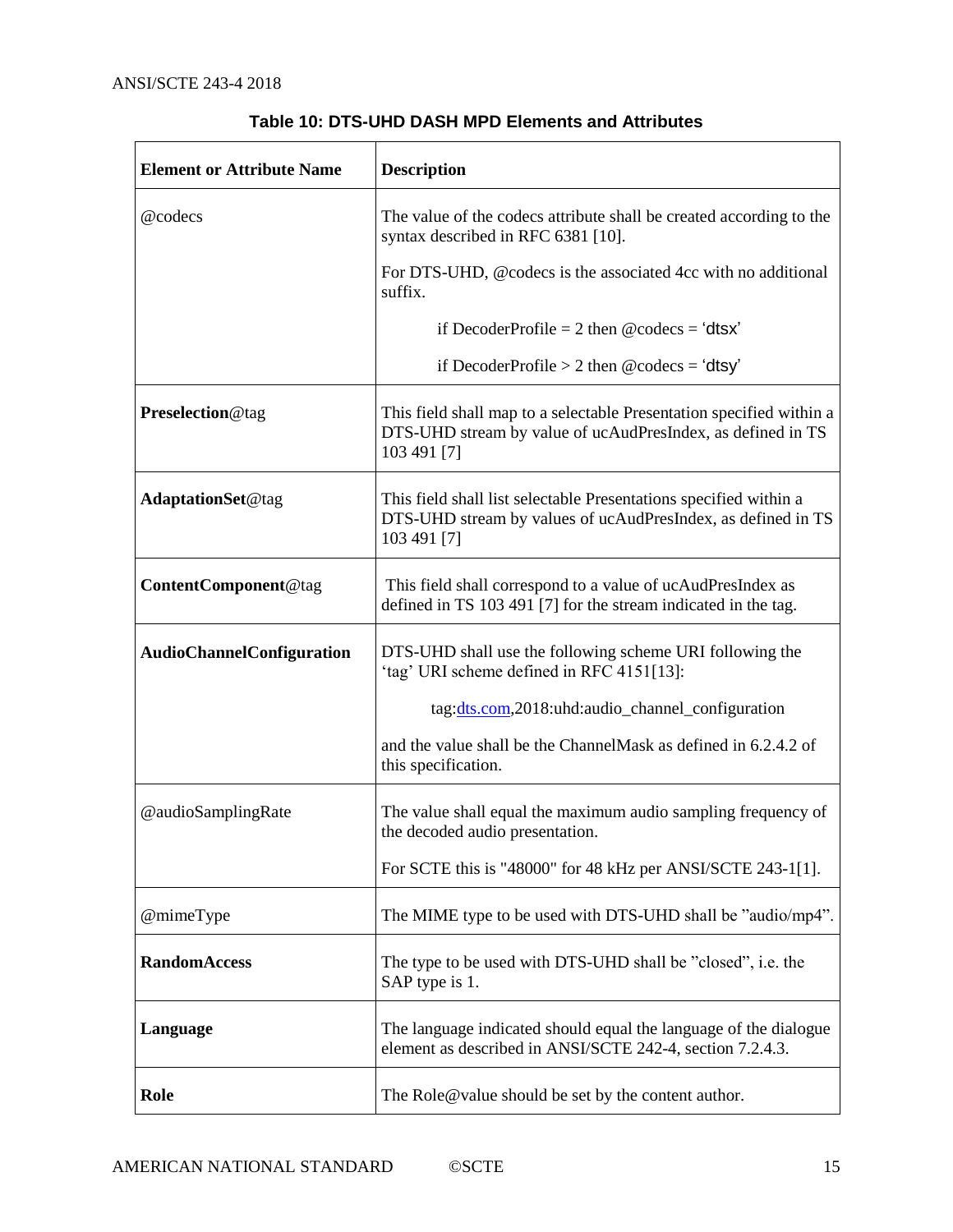| <b>Accessibility</b> | If the presentation includes a visual description as described in<br>Table 8, or spoken subtitle as described in Table 8, then an<br>Accessibility element should indicate "audio-description/visually<br>impaired".      |
|----------------------|---------------------------------------------------------------------------------------------------------------------------------------------------------------------------------------------------------------------------|
|                      | If the presentation supports dialog enhancement either through<br>metadata presents or user interactivity, as described in Table 8,<br>then an Accessibility element should indicate "enhanced audio<br>intelligibility". |
|                      | If the audio track is an emergency alert message, then the<br>Accessibility element shall indicate "emergency".                                                                                                           |
| Label                | The Label for a Representation should be set by the content<br>author.                                                                                                                                                    |

Preselections may be signaled in the MPD via Preselection Elements or Preselection Descriptors as specified in clause 5.4.3 of DASH-IF IOP for ATSC3.0 [\[11\]](#page-3-14)

The value of the Preselection Descriptor provides two fields, separated by a comma:

- the tag of the Preselection, which shall map to a selectable Presentation specified within a DTS-UHD stream by value of ucAudPresIndex, as defined in TS 103 491 [\[7\]](#page-3-9)
- $\bullet$  a white space separated list of the id(s) of the contained elements/content components of this Preselection, in processing order. The first id shall define the main element.

#### <span id="page-15-0"></span>**7.3 Design Rules for DTS-UHD Tracks**

#### <span id="page-15-1"></span>**7.3.1 Overview**

In this section, operational rules for boxes defined in 14496-12 [\[6\]](#page-3-15) as well as definitions of private extensions to those ISO file format standards are described.

An ISO media file may contain one or more audio tracks. The tracks are composed in conformity to ISO base media file format and described in 14496-12 [\[6\],](#page-3-15) for an audio track structure. The sub-sections that follow describe the construction of an audio track containing DTS-UHD audio.

#### <span id="page-15-2"></span>**7.3.2 Track Header Box**

The syntax and values for the Track Box ('tkhd') and its sub-boxes shall conform to 14496-12 [\[6\],](#page-3-15) and the following fields of each box shall be set to the following specified values. There are some "template" fields declared to use; see the syntax of 'tkhd' in 14496-12 [\[6\].](#page-3-15)

flags = 000007h, except for the case where the track belongs to an alternate group;

 $layer = 0;$ 

volume  $= 0100h$ ;

matrix =  $\{00010000h, 0, 0, 0, 00010000h, 0, 0, 0, 40000000h\};$ 

width  $= 0$ :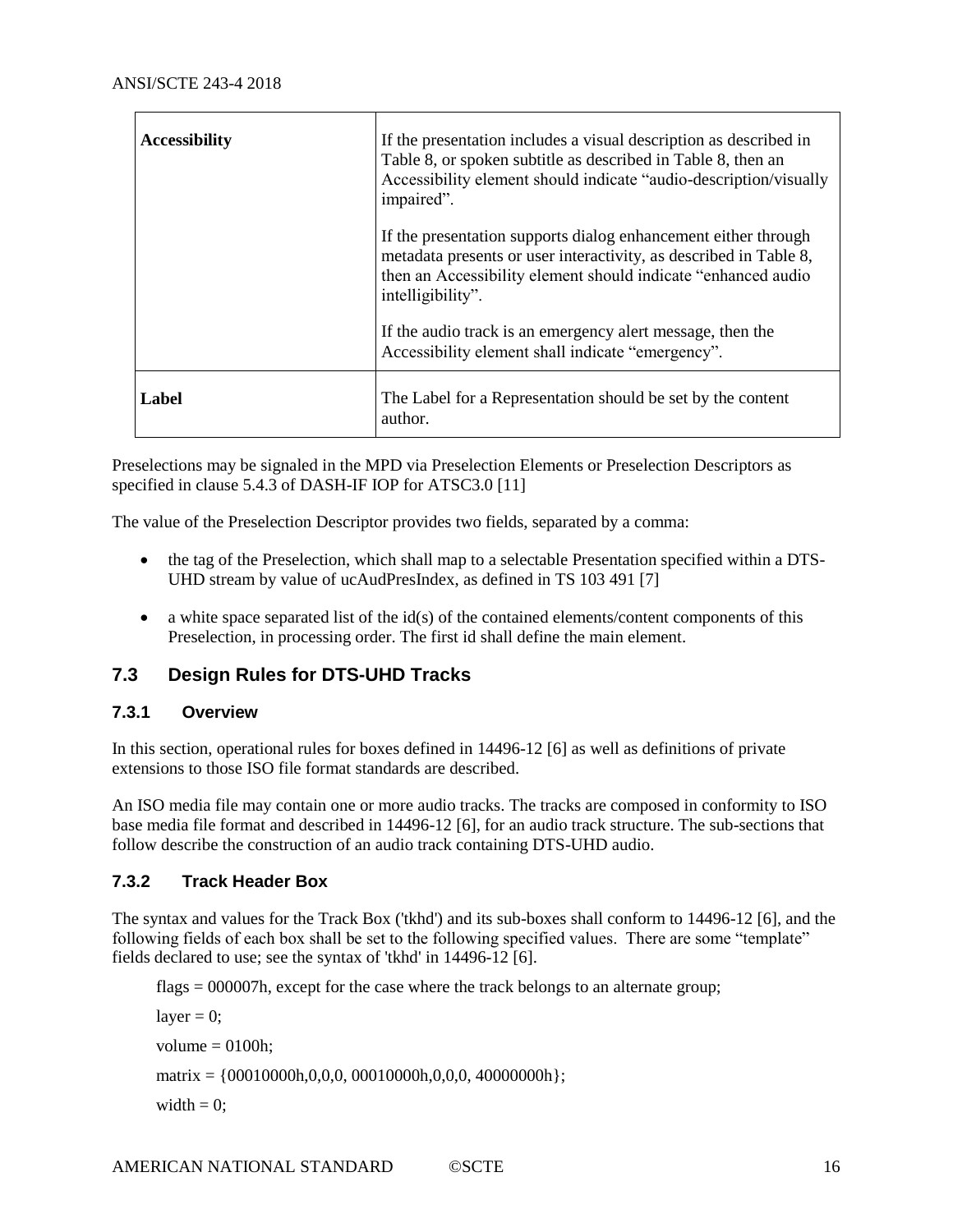height  $= 0$ :

#### <span id="page-16-0"></span>**7.3.3 Sync Sample Box**

All DTS-UHD sync frames are samples that are Sync Samples (random access points). All DTS-UHD non-sync frames are samples that are not random-access points.

Per the requirements of 14496-12 [\[6\]](#page-3-15) the Sync Sample box shall be present if the DTS-UHD track contains samples that are not Sync Samples. More information about DTS-UHD random access points is provided in section [7.4.2.](#page-18-3)

#### <span id="page-16-1"></span>**7.3.4 Handler Reference Box**

The syntax and values for the Handler Reference Box ('hdlt') shall conform 14496-12 [\[6\],](#page-3-15) and the fields of this box shall be set to the following specified values.

handler  $type = 'soun'$ 

#### <span id="page-16-2"></span>**7.3.5 Sound Media Header Box**

The syntax and values for the Sound Media Header box ('smhd') shall conform to 14496-12 [\[6\],](#page-3-15) and the fields of this box shall be set to the following specified values.

balance  $= 0$ ;

#### <span id="page-16-3"></span>**7.3.6 Sample Description Box**

<span id="page-16-6"></span>The SampleEntry box for DTS-UHD is derived from the AudioSampleEntry box defined in 14496-12 [\[6\].](#page-3-15) The DTS-UHD specific SampleEntry box is identified by a unique codingname value (see [Table 11\)](#page-16-6). It indicates the audio format used to encode the audio track and describes the configuration of the audio elementary stream.

| codingname | <b>Description</b>                                      |
|------------|---------------------------------------------------------|
| dtsx       | DTS-UHD bitstream compatible with Decoder Profile $= 2$ |
| dtsy       | DTS-UHD bitstream compatible with Decoder Profile $> 2$ |

#### **Table 11: Defined Audio Formats**

#### <span id="page-16-4"></span>**7.3.7 AudioSampleEntry Box for DTS-UHD Formats**

The syntax and values of the AudioSampleEntry Box shall conform to DTSUHDSampleEntry.

The configuration of the DTS-UHD elementary stream is described in the DTSUHDSpecificBox ('udts'), within DTSUHDSampleEntry. The syntax and semantics of the DTSUHDSpecificBox are defined in section [7.3.9.](#page-17-0)

#### <span id="page-16-5"></span>**7.3.8 DTSUHDSampleEntry**

DTSUHDSampleEntry extends the AudioSampleEntry box defined in 14496-12 [\[6\]:](#page-3-15)

class DTSUHDSampleEntry (codingname) extends AudioSampleEntry (codingname) {

DTSUHDSpecificBox() // 'udts' box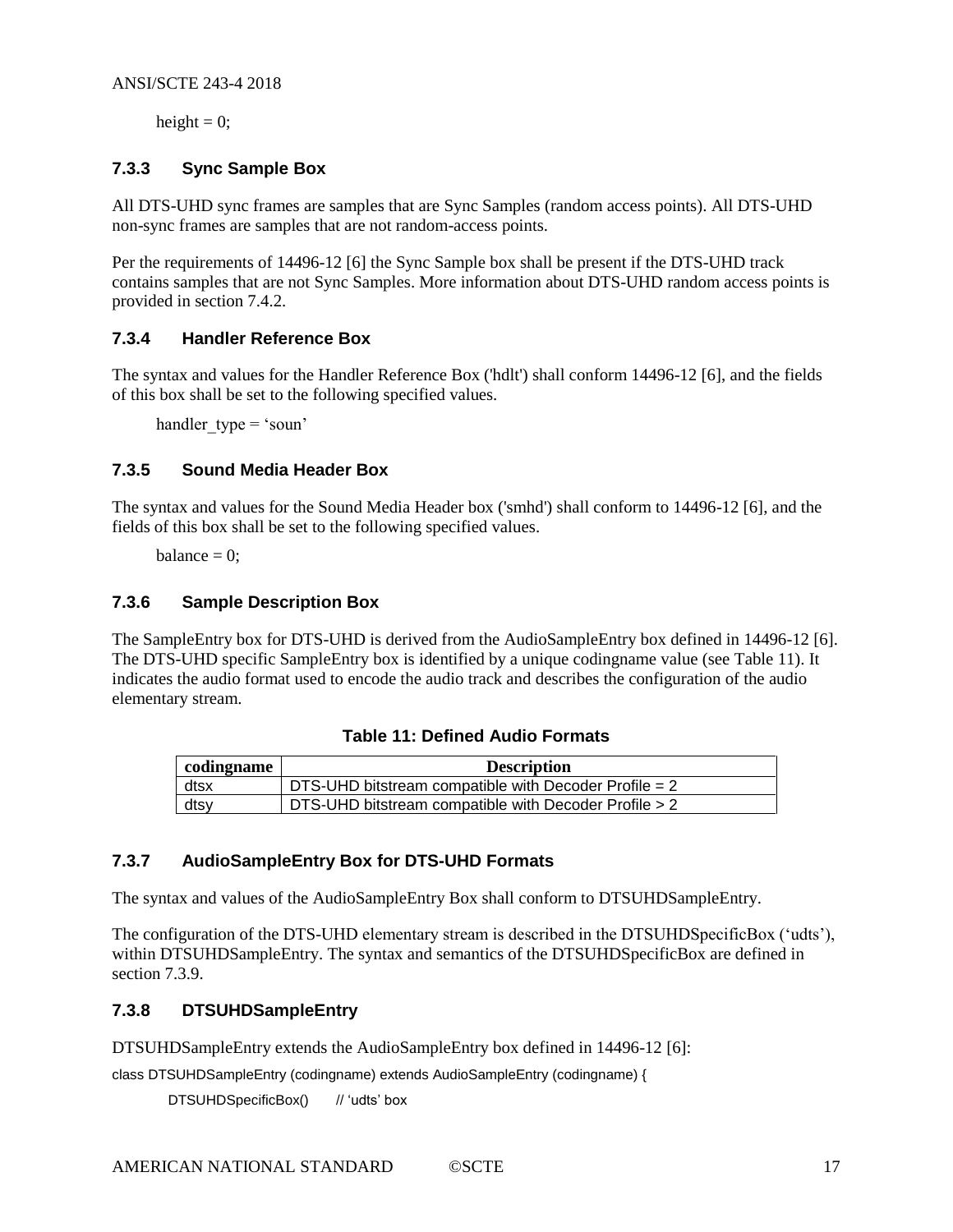}

For DTSUHDSampleEntry(), the following values inherited from AudioSampleEntry are set as follows: **codingname** shall be set to one of the values listed in [Table 11.](#page-16-6)

**channelcount** shall be set to the number of decodable output channels, which are described by the

*ChannelMask* field of the DTSUHDSpecificBox defined in section [7.3.9](#page-17-0) of this document. **samplesize** shall be set to 16.

**samplerate** shall be set to the base sampling frequency, as indicated by the

*BaseSamplingFreqCode* field of the DTSUHDSpecificBox.

#### <span id="page-17-0"></span>**7.3.9 DTSUHDSpecificBox**

The syntax and semantics of the DTSUHDSpecificBox ('udts') are shown below.

Note, many of the fields of the DTSUHDSpecificBox are identical to fields of the same name in the DTS-UHD Audio Descriptor for MPEG-2 systems and reference those sections of this document for definition.

|                                                | <b>Syntax</b>                   | <b>Reference</b> |
|------------------------------------------------|---------------------------------|------------------|
| class DTSUHDSpecificBox extends Box ('udts') { |                                 |                  |
| bit $(6)$                                      | DecoderProfileCode;             | 6.2.3.2          |
| bit $(2)$                                      | FrameDurationCode;              | 6.2.3.3          |
| bit $(3)$                                      | MaxPayloadCode;                 | 6.2.3.4          |
| bit $(5)$                                      | NumPresentationsCode;           | 6.2.4.1          |
| unsigned int(32)                               | ChannelMask;                    | 6.2.4.2          |
| bit $(1)$                                      | BaseSamplingFrequencyCode       | 6.2.4.3          |
| bit $(2)$                                      | SampleRateMod                   | 6.2.4.4          |
| bit $(3)$                                      | RepresentationType;             | 6.2.4.5          |
| bit $(3)$                                      | StreamIndex                     | 6.2.3.7          |
| bit $(1)$                                      | ExpansionBoxPresent;            | 7.3.10.1         |
| bit (NumPresentations)                         | IDTagPresent[NumPresentations]; | 6.2.4.6          |
| ByteAlign [07]                                 |                                 | 7.3.10.2         |
| for $(i = 0; i <$ NumPresentations; $i++$ ) {  |                                 |                  |
| if (IDTagPresent[i] == TRUE)                   |                                 |                  |
| unsigned char                                  | PresentationIDTag[16];          | 6.2.4.8          |
| }                                              |                                 |                  |
| if (ExpansionBoxPresent) {                     |                                 |                  |
| box DTSExpansionBox [];                        |                                 | 7.3.10.3         |
| }                                              |                                 |                  |
| }                                              |                                 |                  |

#### **Table 12: DTS-UHD Specific Box**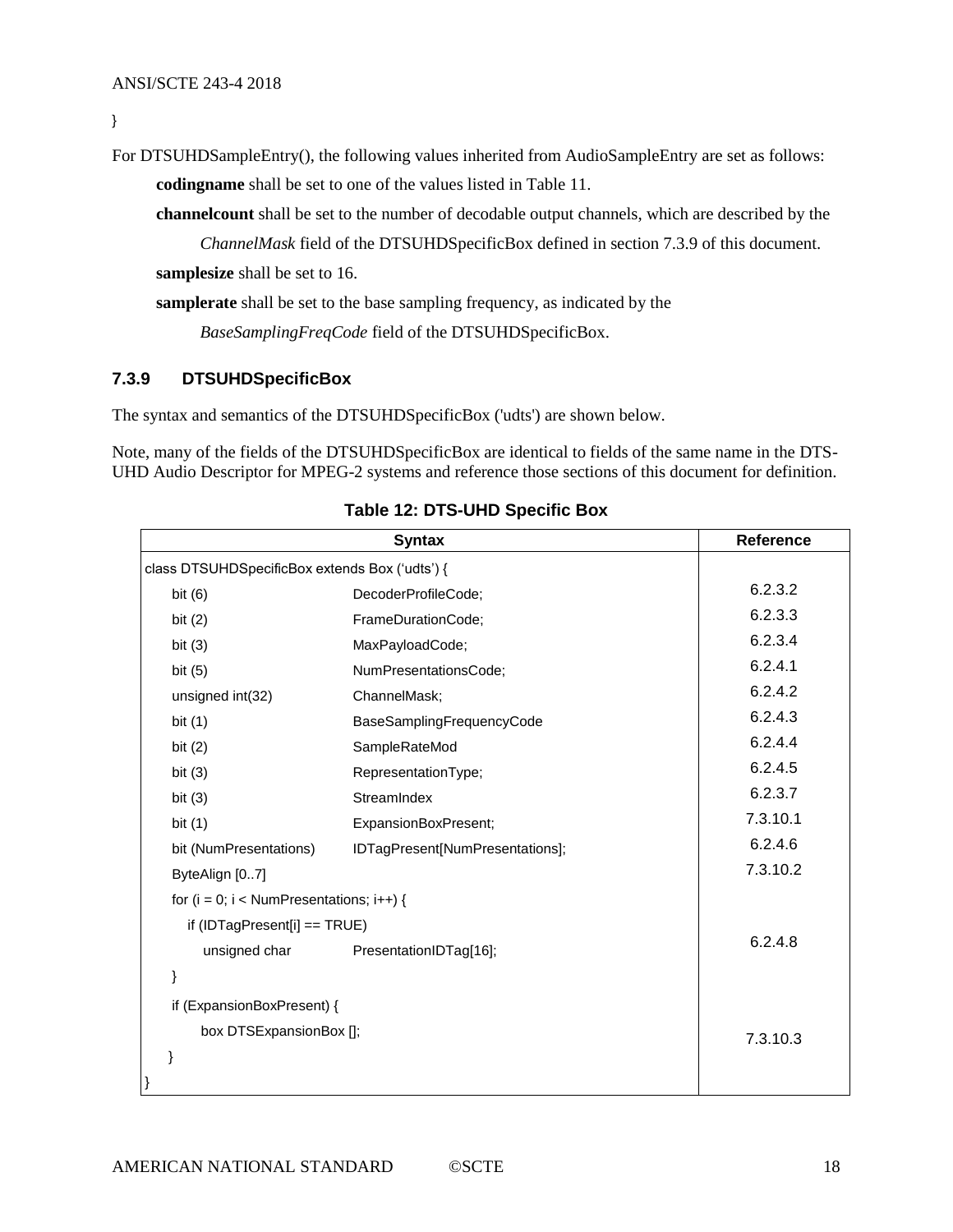#### <span id="page-18-0"></span>**7.3.10 Additional Semantics for DTSUHDSpecificBox**

#### <span id="page-18-4"></span>**7.3.10.1 ExpansionBoxPresent**

This flag, if set to 1, indicates that at least one private box is present at the end of the DTSUHDSpecificBox.

#### <span id="page-18-5"></span>**7.3.10.2 ByteAlign**

<span id="page-18-6"></span>A variable number of bits (from 0 to 7) shall be inserted to pad to the end of the current byte boundary.

#### **7.3.10.3 StreamIndex**

When a given Audio Program is delivered as streams in multiple tracks, StreamIndex is the index used to indicate stream priority for prioritizing mixing metadata. The track containing the main stream shall have StreamIndex=0, while tracks containing auxiliary streams shall have StreamIndex values in the range of 1-7.

If the Audio Program is limited to a single track, StreamIndex shall be 0.

#### **7.3.10.4 DTSExpansionBox**

If *ExpansionBoxPresent* is set to 1, then one or more private boxes referred to as *DTSExpansionBoxes* can be found at the end of the 'udts' box, filling the remaining space of the box..

Playback devices not equipped to support one or more of these private boxes shall rely on the defined parameters in 'udts' to play the audio track using the default presentation parameters.

#### <span id="page-18-1"></span>**7.4 Storage of DTS-UHD elementary streams**

#### <span id="page-18-2"></span>**7.4.1 Overview**

Storage of DTS-UHD elementary streams within an ISO media file shall be according to this section.

#### <span id="page-18-3"></span>**7.4.2 Random Access Points**

A sample, as defined in ISO/IEC 14496-12 [\[6\]](#page-3-15) shall consist of a single DTS-UHD audio frame, including the leading syncword, as defined in TS 103 491 [\[7\].](#page-3-9)

<span id="page-18-7"></span>DTS-UHD audio samples may be either sync frames or non-sync frames, as identified by the first four bytes of the sample, which constitute the SYNCWORD, shown in [Table 13.](#page-18-7)

| <b>SYNCWORD</b> | <b>Designation</b>     |
|-----------------|------------------------|
| 0x40411BF2      | DTS-UHD Sync Frame     |
| 0x71C442E8      | DTS-UHD Non-sync Frame |

**Table 13 : DTS-UHD SYNCWORD**

For all DTS-UHD tracks containing both sync frames and non-sync frames, the first sample in the track shall be a sync frame. For fragmented track files, the first sample in each fragment shall be a sync frame.